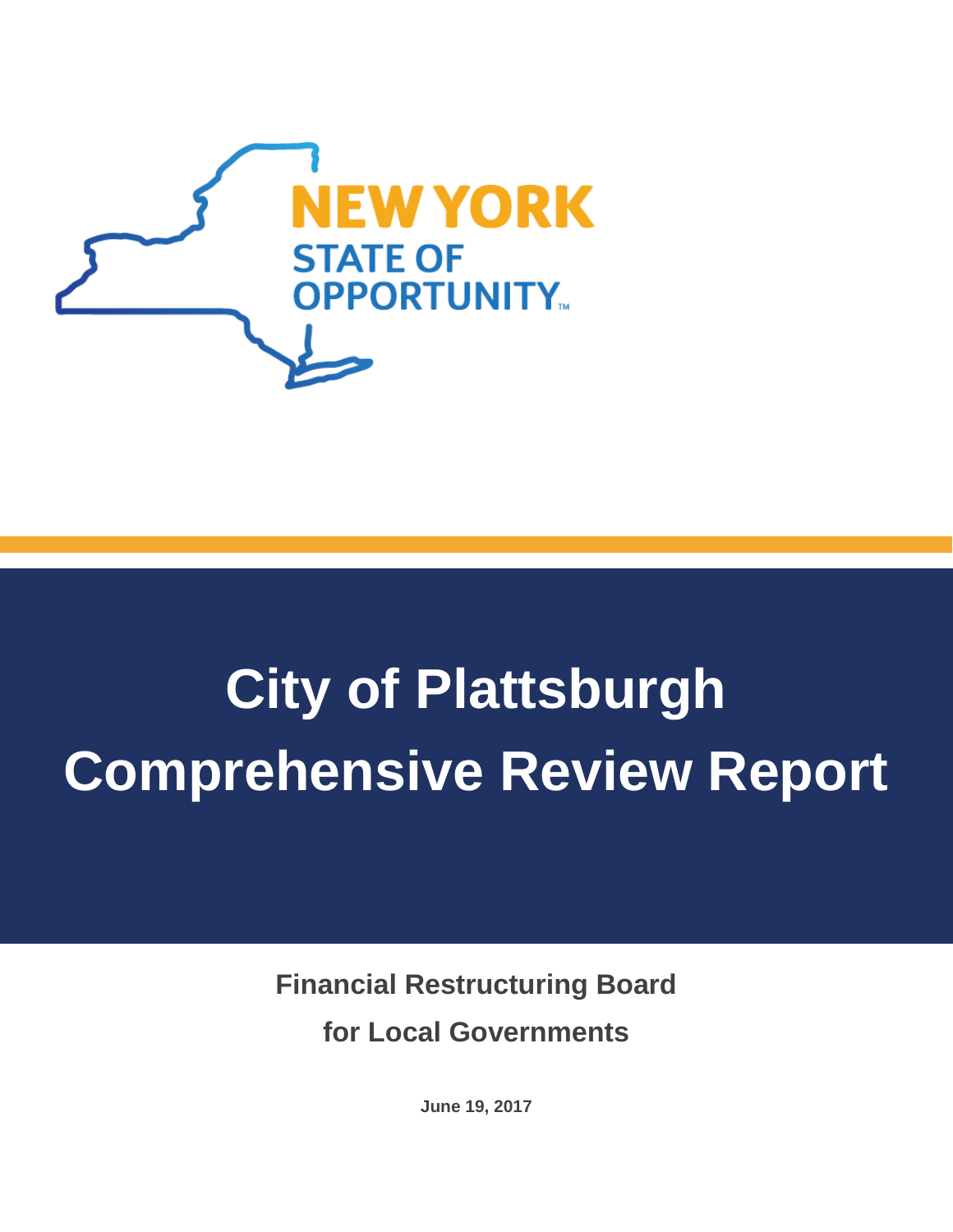

# **Table of Contents**

<span id="page-1-0"></span>

| Appendix A - Letter and Resolution from the City of Plattsburgh 33 |  |
|--------------------------------------------------------------------|--|
|                                                                    |  |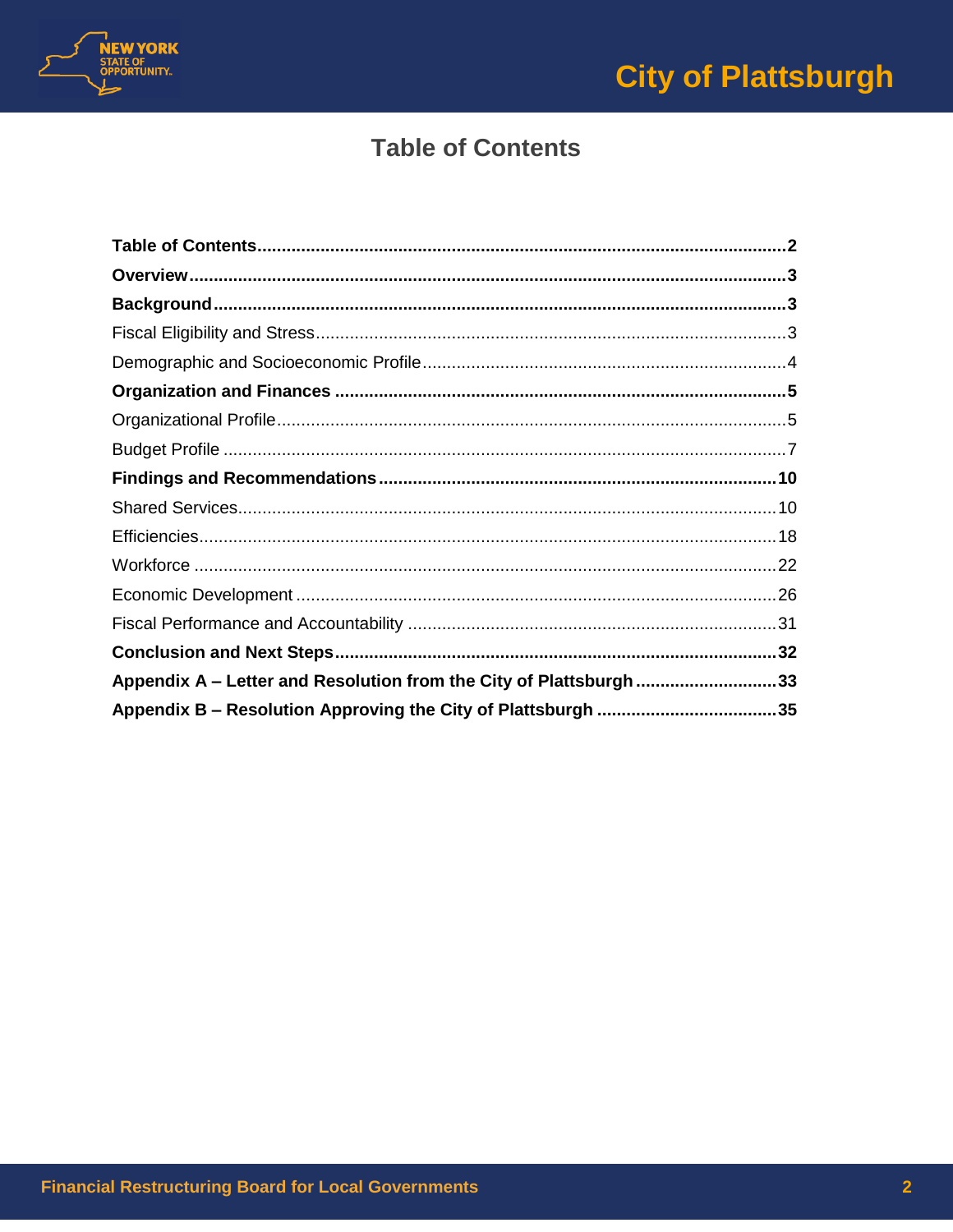



# **Overview**

<span id="page-2-0"></span>The City of Plattsburgh is a medium Upstate city in Clinton County. With a population of 19,989 as of the 2010 Census, it is the 30th most populous city in New York State.\* 2015 expenditures of \$57.7 million were the 24th highest of all cities.

The Common Council adopted, and the Mayor concurred with, a resolution requesting a Comprehensive Review by the Financial Restructuring Board (see Appendix A). On June 20, 2016, the Financial Restructuring Board approved this request for a Comprehensive Review with Resolution No. 2016-12 (see Appendix B).

This Comprehensive Review first gives some background on the City's fiscal eligibility and demographic profile. It then provides information on the organization and finances of the City. Finally, it presents the Comprehensive Review's findings and recommendations.

# **Background**

# <span id="page-2-2"></span><span id="page-2-1"></span>**Fiscal Eligibility and Stress**

The City of Plattsburgh is automatically considered a Fiscally Eligible Municipality because its Average Full Value Property Tax Rate (2010-2014) of \$10.470 per \$1,000 is above \$7.167 per \$1,000 – the 75th percentile for all municipalities. This is the 28th highest for cities.

The City's Average Fund Balance Percentage (2010-2014) of 24.11 percent is the 39th lowest for cities but is still above the five percent threshold.



The Office of the State Comptroller's (OSC) Fiscal Stress Monitoring System gives the City of Plattsburgh a Fiscal Rating of "No Designation" with a score of 41.3 percent for 2015 (a local government would receive a designation with a score of 45.0 percent or higher). The negative factors contributing to this score include a low fund balance and an operating deficit in each of the last three fiscal years. OSC projects that the City's score will increase in 2016 to 47.6 percent, shifting to a designation of "Susceptible to Fiscal Stress."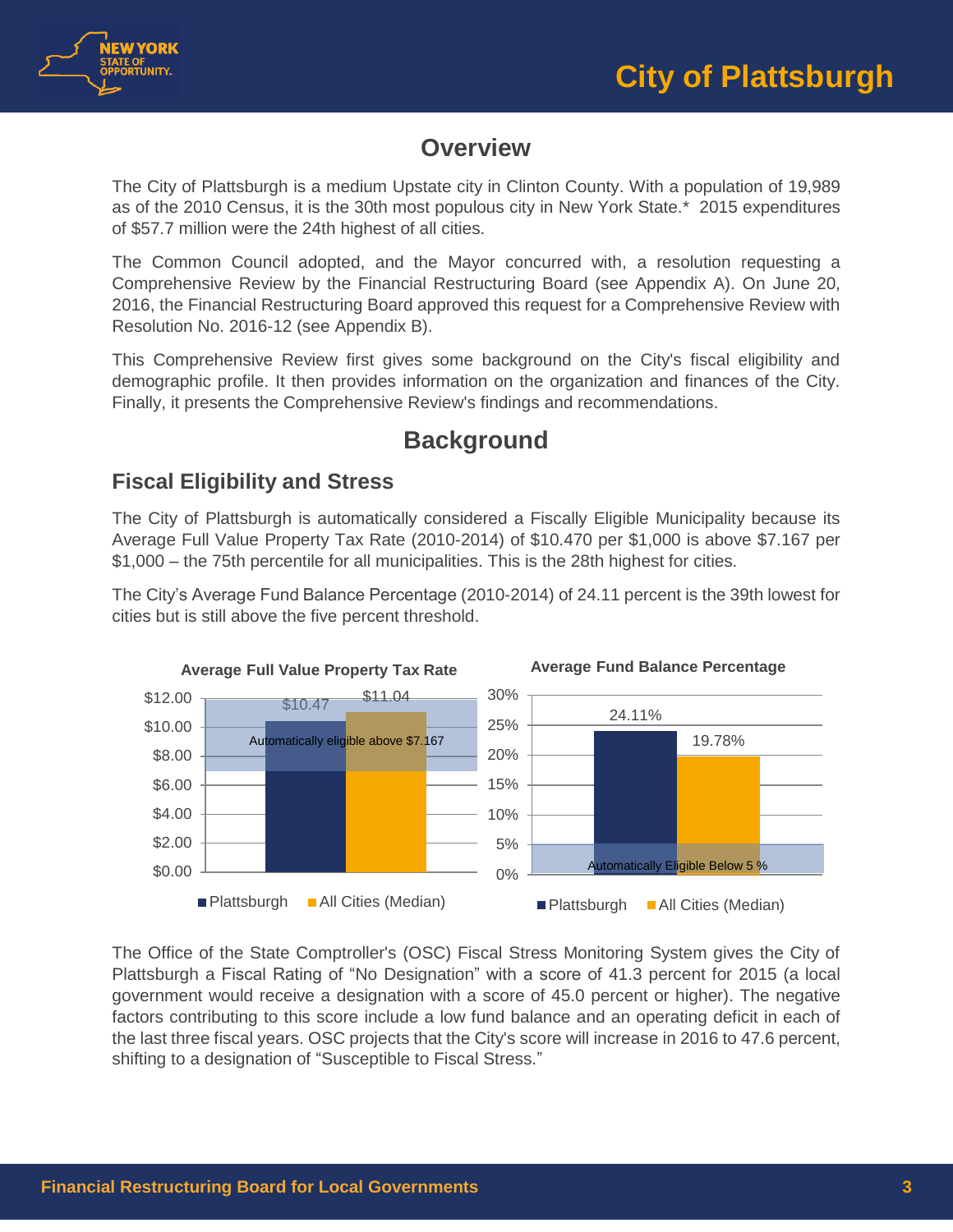

OSC's Fiscal Stress Monitoring System gives the City of Plattsburgh an Environmental Rating of "No Designation" with a score of 10.8 percent for 2015 (a local government would receive a designation with a score of 30.0 percent or higher). Negative environmental factors contributing to this score include: a high child poverty rate in 2010 (23.1 percent), an increase in the child poverty rate from 2000 to 2010 (2.1 percent), and a high unemployment rate in 2014 (6.7 percent).

# <span id="page-3-0"></span>**Demographic and Socioeconomic Profile**

The City's population increased by 6.2 percent to 19,989 from 2000 to 2010. In contrast, the typical city's population grew 0.5 percent over that same period.

The City of Plattsburgh's median household income in 2014 was \$34,460, which is less than the typical city's median household income of \$40,111.

The City's median home value of \$143,000 is more than the median home value of the typical city of \$108,300. Its





2000: 18,816

property value per capita in 2015 was \$46,555 and its four-year average change in property value was 1.6 percent. As noted above, the City's unemployment rate is 6.7 percent, and its child poverty rate is 23.1 percent.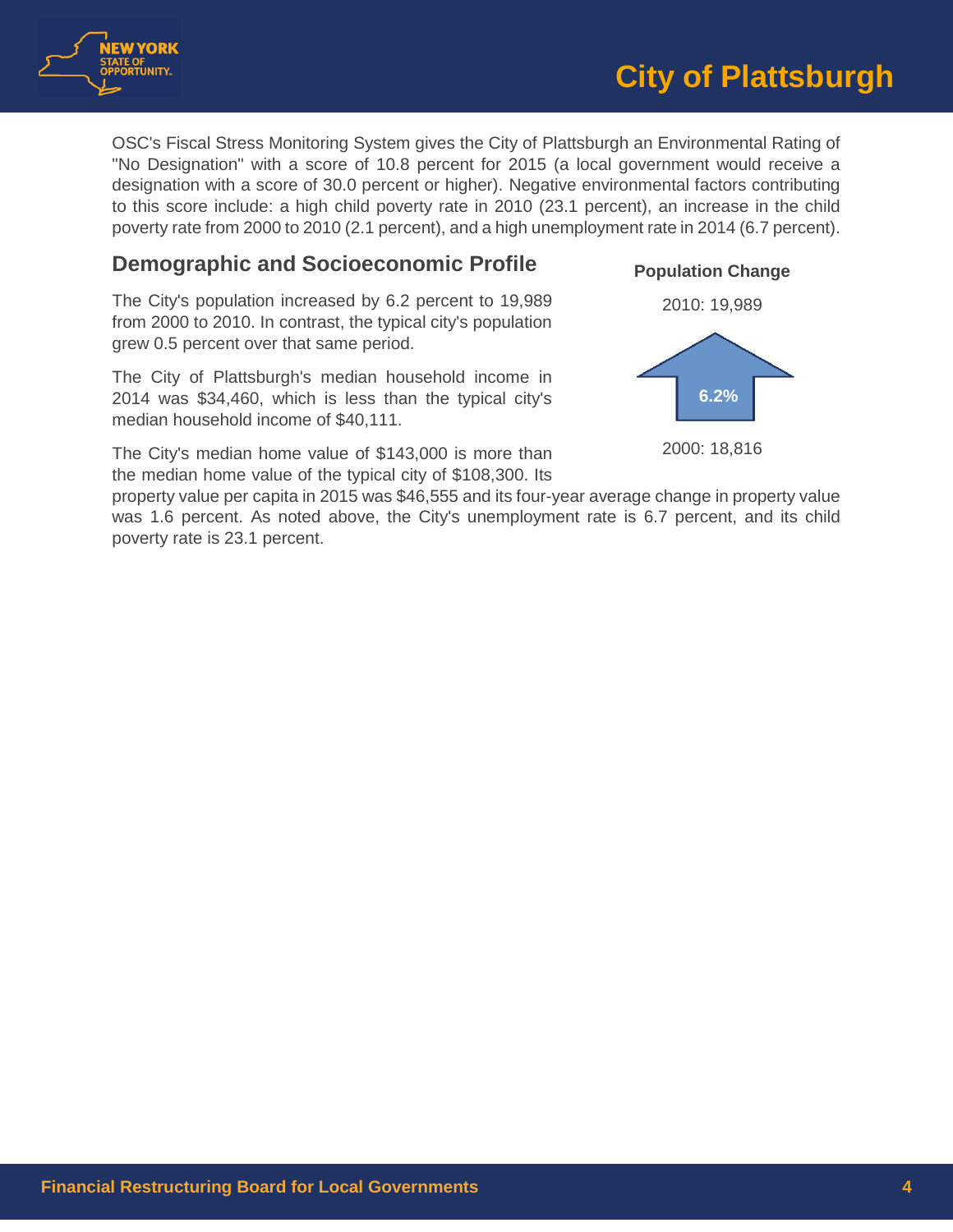



# **Organization and Finances**

# <span id="page-4-1"></span><span id="page-4-0"></span>**Organizational Profile**

The City of Plattsburgh is governed by a Mayor and a six-member Common Council. The Mayor is elected City-wide for a four-year term, with the most recent term expiring December 31, 2020. A charter revision modified the terms of council members elected in 2016 to stagger their terms. Subsequent elections for Councilors will be for three-year terms. Councilors are elected to represent specific districts in the City.

The City has several primary departments: the Mayor's office, Human Resources, Community Development, Engineering, Environmental Services, Fire, Information Technology, Municipal Lighting, Police, Public Works, Recreation, and Water Treatment/Pollution Control. Other individuals perform various administrative and management functions, including the Corporation Counsel, City Chamberlain, Assessor, Building Inspector, and City Clerk.

The City had 262 FTEs in its 2016 budget. The City Police Department had the most employees with 58, the Water and Sewer Departments combine for a total of 47 fulltime equivalents, followed by the Fire Department with 38, the Municipal Lighting



# **Employees**

**City of Plattsburgh Full-Time** 

Department with 31, Streets with 14, and the Library with 13.

Several unions represent the City's unionized workforce, with various contract terms and salary increases, as provided in the table below. Active police, fire, municipal lighting, library, and bluecollar employees contribute 15 percent of their salary to healthcare coverage.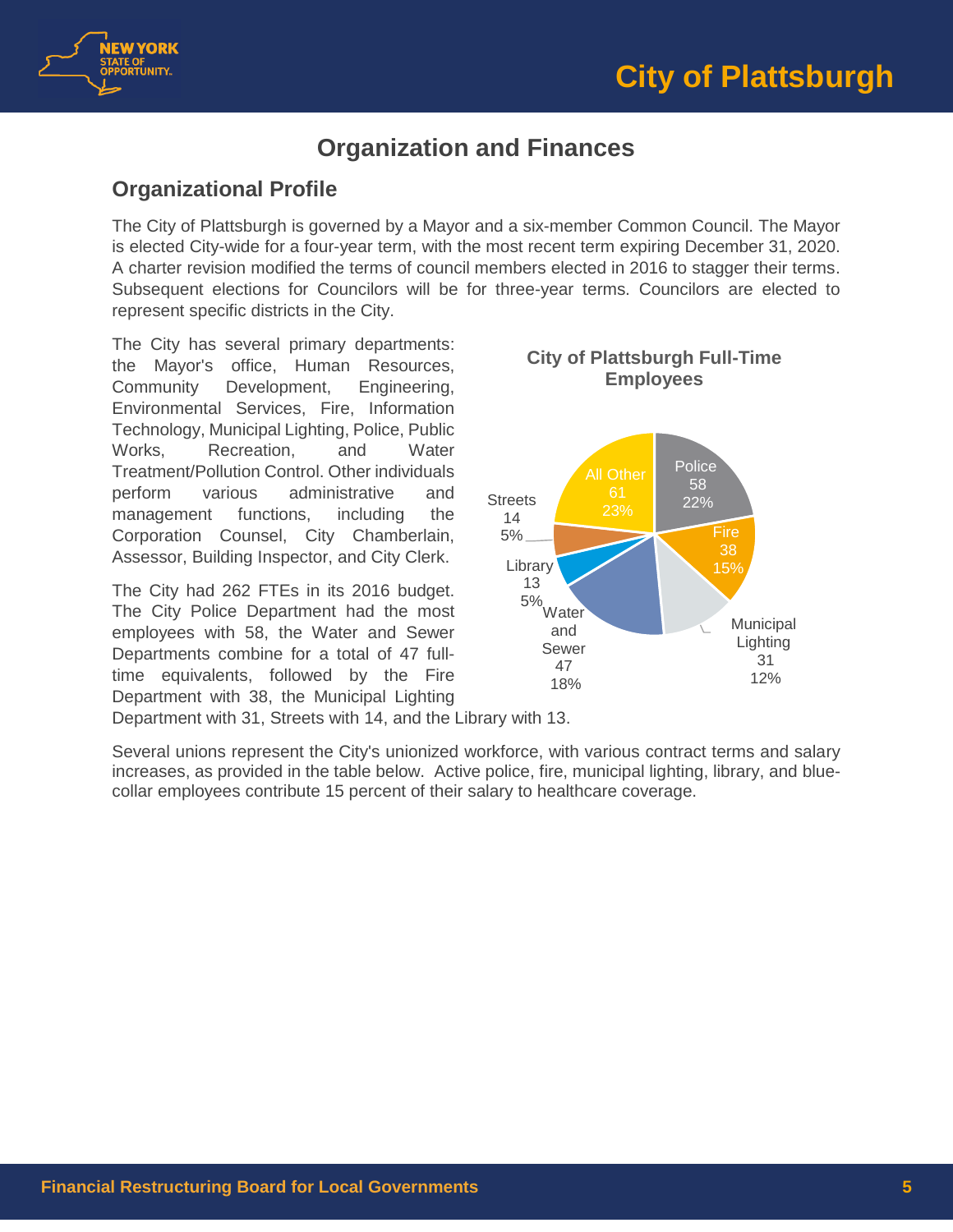

| <b>City of Plattsburgh Labor Contracts</b>                                                                               |                                  |                   |                    |      |      |      |      |
|--------------------------------------------------------------------------------------------------------------------------|----------------------------------|-------------------|--------------------|------|------|------|------|
| <b>Union</b>                                                                                                             | <b>Contract</b><br><b>Status</b> | <b>Contract</b>   | % Salary Increases |      |      |      |      |
|                                                                                                                          |                                  | <b>Expiration</b> | 2014               | 2015 | 2016 | 2017 | 2018 |
| Local 788 & NY Council 66<br>AFSCME, AFL-CIO                                                                             | <b>Expired</b>                   | 06/30/15          | 1.5                |      |      |      |      |
| Enforcement<br>NYS Law<br><b>Officers Union Council 82</b><br>AFSCME Local 812, AFL-<br>CIO (Police)                     | <b>Expired</b>                   | 12/31/16          | 1.0                | 1.5  | 1.0  |      |      |
| Plattsburgh<br>Permanent<br>Firemen's<br>Association<br>Local 2421 (Fire)                                                | <b>Expired</b>                   | 12/31/11          |                    |      |      |      |      |
| Plattsburgh Public Library<br><b>AFSCME</b><br>& Local 788<br>66,<br>AFL-CIO <sup>*</sup><br>Council<br>(Public Library) | Current*                         | 06/30/19          | 0.0                | 3.0  | 2.0  | 2.0  | 2.0  |
| Local Union 1249 of the<br>IBEW, AFL-CIO (Municipal<br>Lighting)                                                         | Current                          | 06/30/17          | 1.5                | 1.5  | 1.5  |      |      |
| Local 788 & NY Council 66<br>AFSCME.<br>AFL –<br><b>CIO</b><br>(Blue-Collar)                                             | Current                          | 6/30/18           |                    | 2.0  | 2.0  | 1.5  |      |

\*MOU/Tentative Agreement

AFSCME 788 is currently awaiting approval on a new contract that will run from July 1, 2016 to June 30, 2018. The City is in discussion with the Police Union 812 to renew its contract.

In all, there are now five retroactive years that the Fire Department has worked without a new contract (2012-2016). As noted in the above chart and as discussed later in this Comprehensive Review, the City's fire union is at arbitration with the City in order to try to settle contracts for the 2012 and 2013 calendar years. According to recent discussions with the City, it appears the arbitrator will extend their agreement through 2017, with a substantial retro pay increase in 2017. The City believes the arbitration deal (the more palatable option of two presented to the City) would cover fiscal years 2012-2015 with 1.5 percent raises each year, and 1.8 percent raises for each of 2016 and 2017. The City would pay \$839,000 in retroactive salaries and face an additional \$3.3 million in costs over the next five years. As further noted in the Budget Profile section of this Comprehensive Review, this would be a significant impact to the City's General Fund.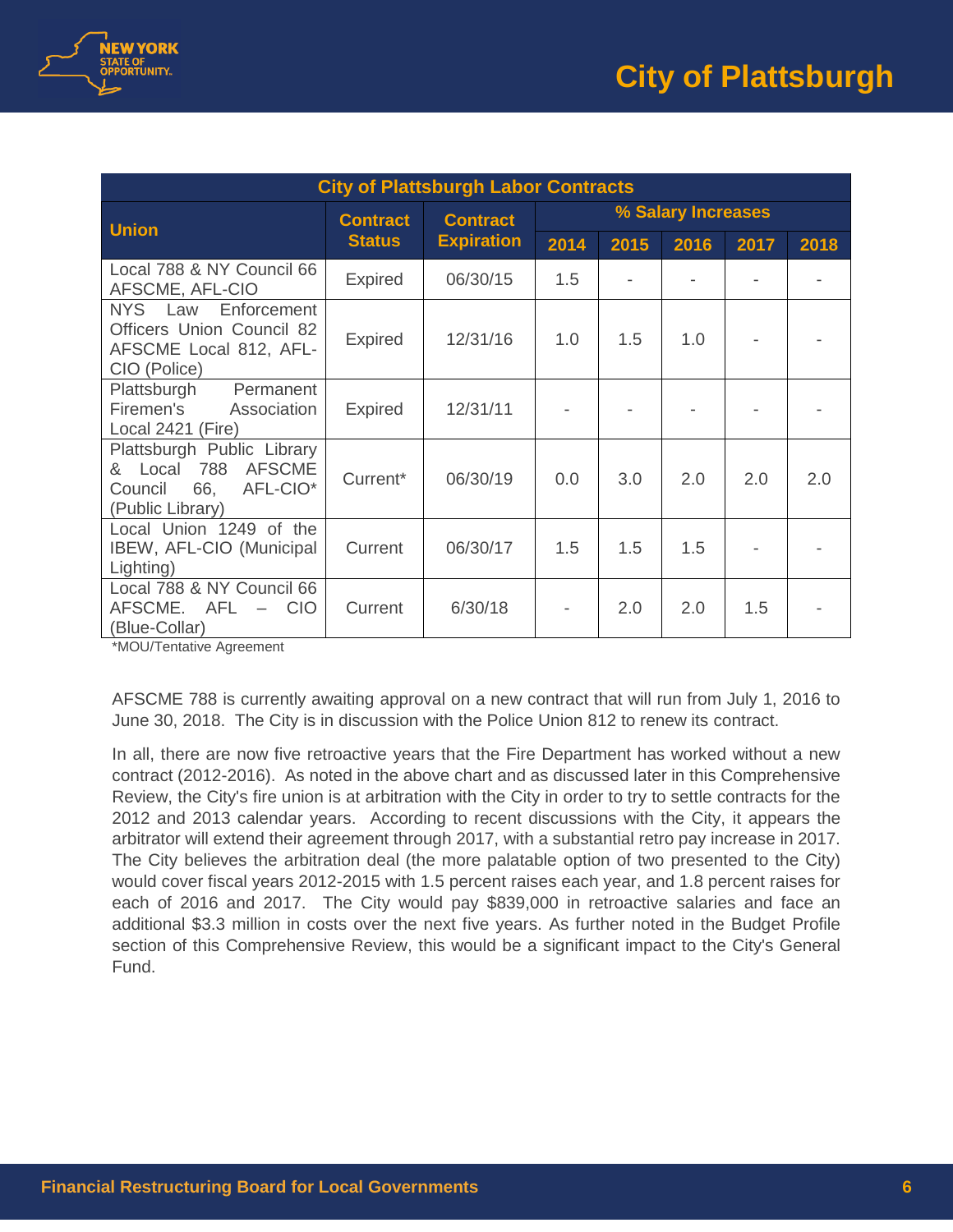

# <span id="page-6-0"></span>**Budget Profile**

The City's 2017 major funds adopted budget totals \$31.8 million, which includes \$22.4 million for the General Fund, \$3.5 million for the Water Fund, and \$5.9 million for the Sewer Fund. The all funds total is \$54.4 million and, in addition to the major funds, includes \$18.1 million for the City's Municipal Lighting District Enterprise Fund, among other smaller funds. For the General Fund, the largest expenditure category is for employee fringe benefits, at \$6.9 million (30.8 percent of General Fund expenditures), followed by police at \$4.4 million (19.6 percent of General Fund expenditures), and fire at \$2.9 million (12.8 percent of General Fund expenditures).



**2017 City of Plattsburgh Expenditures**

The 2017 General Fund revenue sources (before transfers) total \$22.4 million and include: 49.0 percent from property taxes; 19.0 percent from non-property taxes; and 13.0 percent from State aid. The property tax levy is \$10.9 million for 2017, up 6.9 percent from the prior year.

As is typical with most local governments in New York State, and especially for cities, the largest revenue source is the property tax, which supports fifty percent of the General Fund (prior to the transfer to other funds). As detailed in the below chart, with the exception of the most recent tax levy hike for the 2017 budget (6.9 percent), the

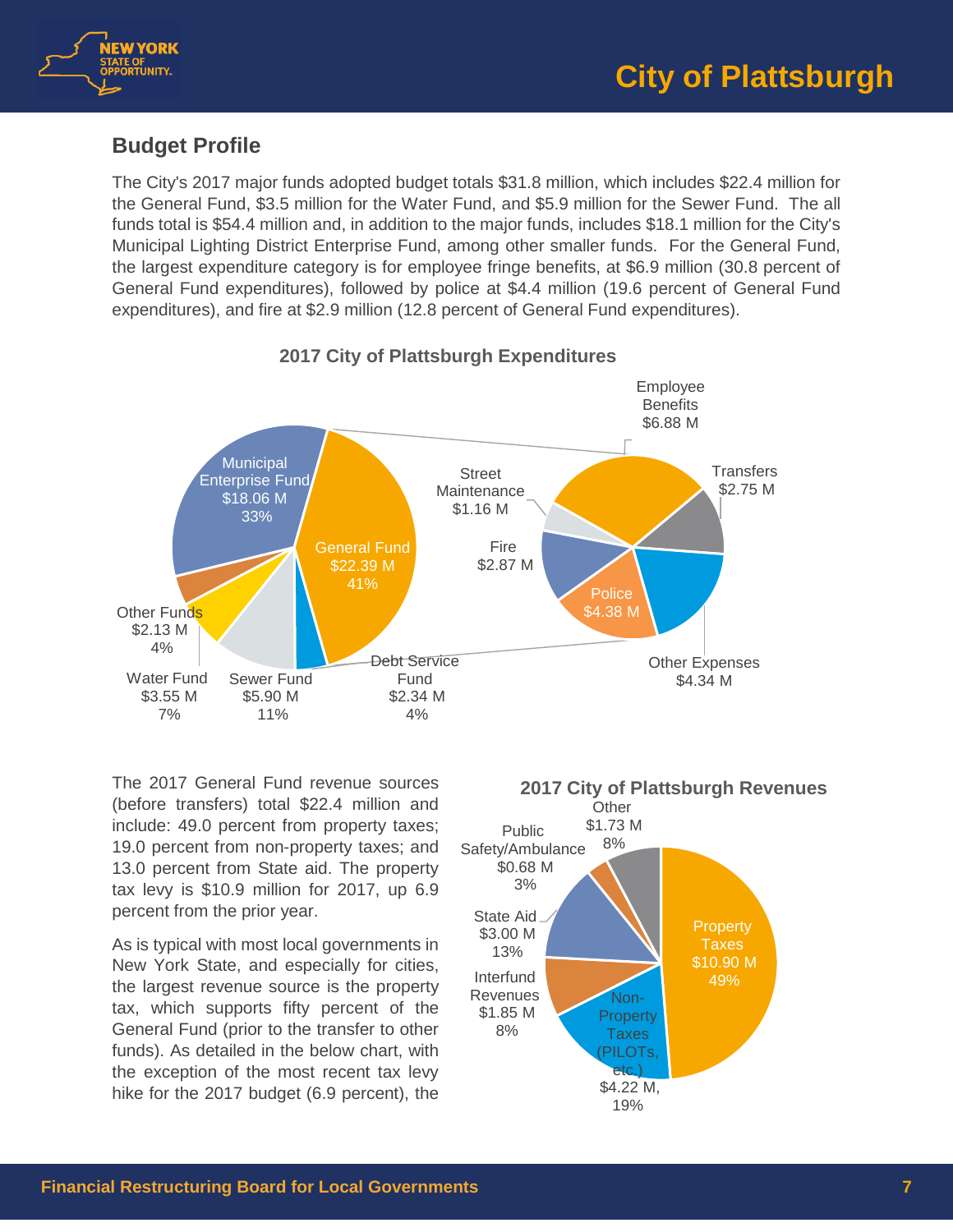

levy has seen relatively little increase since 2012. Moreover, in 2016, the City had exhausted a modest 43.8 percent of its constitutional property tax limit. However, the City's financial position (prior to 2017) has suffered due to the revenue/expenditure imbalance that led to perpetual net deficits over the same time period that has now almost completely exhausted the fund balance.

| <b>Property Tax Trends</b><br>2012-2017<br>(in millions) |        |        |        |        |        |        |                                      |
|----------------------------------------------------------|--------|--------|--------|--------|--------|--------|--------------------------------------|
| <b>General Fund</b>                                      | 2012   | 2013   | 2014   | 2015   | 2016   | 2017   | <b>Avg Annual %</b><br><b>Change</b> |
| <b>Property Tax Levy</b>                                 | \$9.2  | \$9.7  | \$9.9  | \$10.0 | \$10.2 | \$10.9 | 3.5%                                 |
| <b>Full Value Tax Rate</b><br>(per \$1000)               | \$10.4 | \$10.8 | \$10.6 | \$10.8 | \$11.0 | \$11.7 | 2.3%                                 |
| Taxable<br><b>Assessment Value</b>                       | \$882  | \$897  | \$932  | \$931  | \$928  | \$935  | 1.2%                                 |

As detailed in the following chart, the City has allowed the General Fund to operate in deficit on a seemingly perpetual basis. As a result, the City has quickly depleted its once-healthy General Fund balance, with the available fund balance threatening to turn negative when actual results from the City's 2016 fiscal year become known via audit later this calendar year.

| <b>City Operating Results and Balances</b><br>(in thousands)         |         |         |         |         |       |  |  |
|----------------------------------------------------------------------|---------|---------|---------|---------|-------|--|--|
| $2016$ (est.)<br><b>General Fund</b><br>2015<br>2012<br>2013<br>2014 |         |         |         |         |       |  |  |
| Operations                                                           | (1,303) | (1,015) | (1,253) | (1,380) | (458) |  |  |
| <b>Available Fund Balance</b>                                        | 1,886   | 608     | 80      | 994     | 706   |  |  |
| <b>Total Fund Balance</b>                                            | 5,500   | 4,484   | 3,232   | 1,852   | 1,448 |  |  |

While the City Council and new Mayor recognized the need to start producing balanced General Fund operations, and accordingly increased the tax levy close to seven percent, it is unlikely that this action will allow the City to begin to rebuild its available fund balance back to the threshold of five percent of expenditures or greater.

There are at least two key fiscal issues facing the City. The first is retiree healthcare costs. This issue was one of the leading reasons behind the City requesting the Board's assistance. This Comprehensive Review discusses this issue and offers potentially significant savings that the City should attempt to secure.

Second, the City is likely to face significant costs resulting from resolving the contract with its fire union, which has been expired for five years. The City's lack of fund balance makes any retroactive award difficult to pay. In addition, the settlement will likely include a higher salary schedule going forward that is not presently budgeted. Without access to a healthy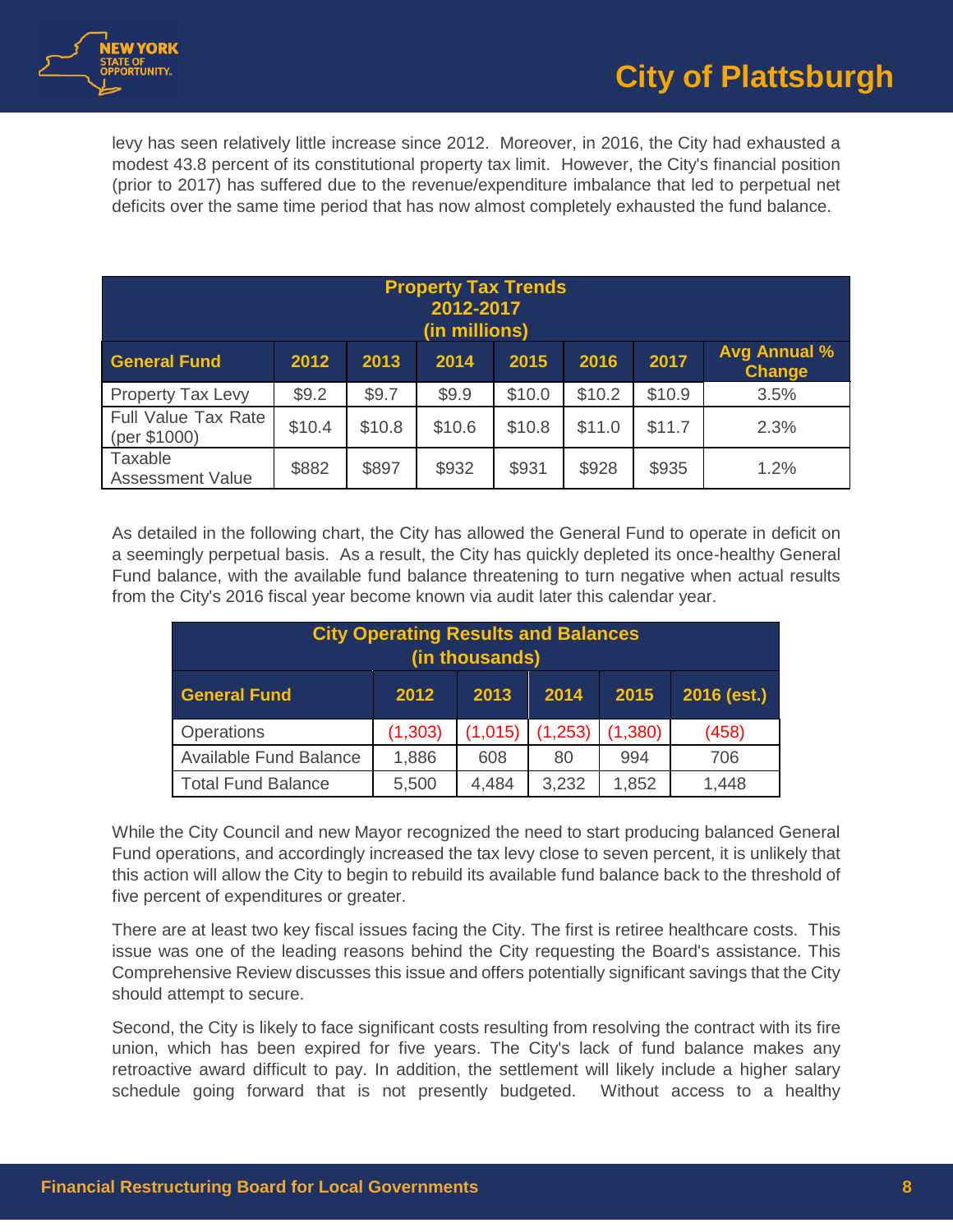

unassigned/undesignated fund balance to soften the blow of a retroactive settlement and higher salary structure, the City will likely face another tax levy increase, one that will probably be higher than the 2017 increase.

# **City Credit Rating**

In January 2016, Moody's downgraded the rating on the City's general obligation debt from Aa3 to A2 (two notches lower), with a negative outlook.

According to the rating agency, the downgrade to A2 reflects the City's weakened financial position following several years of reserve draws. The rating also incorporates the City's limited but growing tax base stabilized by a strong institutional presence, below-average socioeconomic indices, and elevated debt and pension burdens. The negative outlook reflects continued pressure on the City's financial operations. The City anticipates deficit operations in fiscal years 2015 and 2016, potentially driving cash and fund balance into negative levels.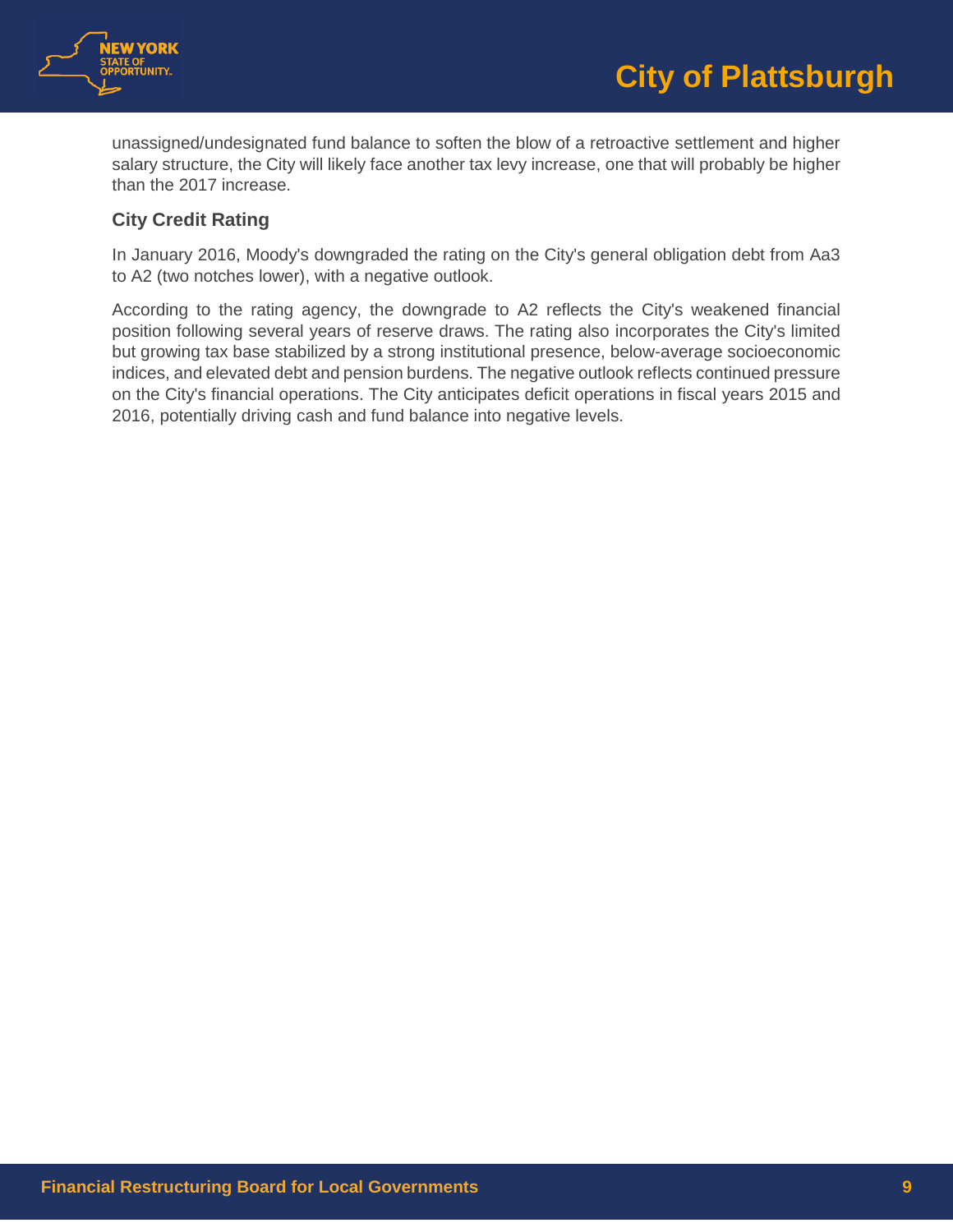



# **Findings and Recommendations**

<span id="page-9-0"></span>After a thorough review of the City's operations, the Board identifies findings and recommendations in the following areas: shared services, efficiencies, workforce, economic development, and fiscal performance and accountability.

# <span id="page-9-1"></span>**Shared Services**

# **Regional Government Context**

As of the 2010 Census, Clinton County had a population of 82,128 and was the 28th most populous county out of the 57 counties outside of New York City. With a land area of 1,038 square miles, it is the 15th largest county. With a population density of 79 residents per square mile, it is the 38th most densely populated county.

The County is governed by a 10 member County Legislature with an appointed County Administrator. Other elected County officials include: the Clerk, the Treasurer, the District



Attorney, the Coroner, and the Sheriff. As of 2015, the County had total expenditures of \$166.5 million, which is the 28th highest for counties, and total expenditures per capita of \$2,027, which is the 26th highest for counties.

Within the County, there is 1 city, 14 towns, 3 villages, 8 school districts, 16 fire districts, and around 100 town special districts and other entities.

The City of Plattsburgh is on the eastern edge of the County, and is completely surrounded by the Town of Plattsburgh.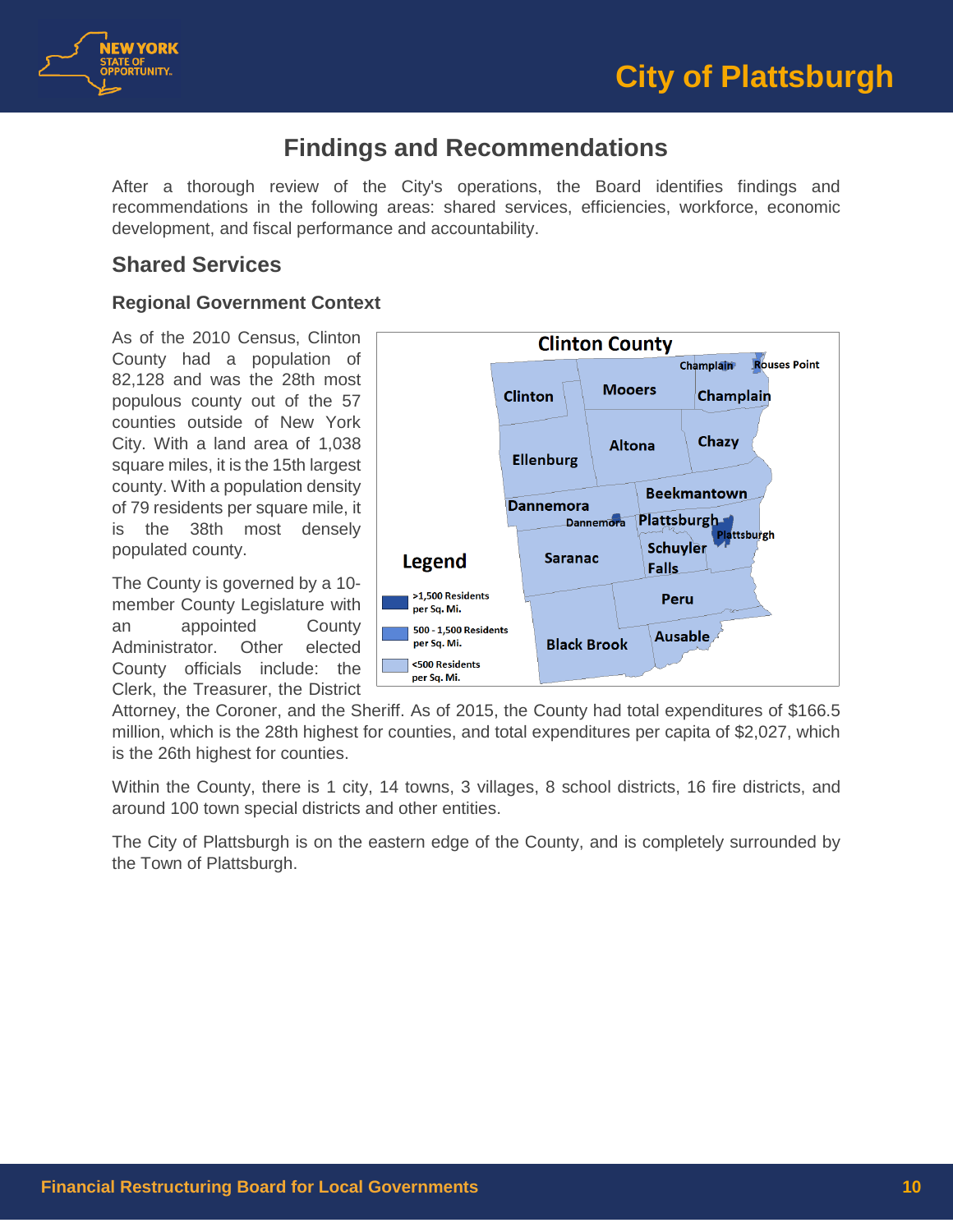

# **Survey of Shared Services**

Board staff in conjunction with the City conducted a survey on the general functions of the City and neighboring municipalities to ascertain duplication of services and potential areas for further consolidation. The City and its surrounding governments were asked to briefly describe current shared service arrangements in each service/function area and to identify any obstacles or opportunities for additional shared services.

Below is a summary of the results identifying which services are provided by each municipal entity:

| <b>Index of Municipal Services Provided</b> |                                      |                                 |                                                             |                                      |  |  |  |
|---------------------------------------------|--------------------------------------|---------------------------------|-------------------------------------------------------------|--------------------------------------|--|--|--|
| <b>Service/Function</b>                     | <b>City of</b><br><b>Plattsburgh</b> | <b>Clinton</b><br><b>County</b> | <b>Plattsburgh</b><br><b>City School</b><br><b>District</b> | <b>Town of</b><br><b>Plattsburgh</b> |  |  |  |
| Police                                      | X                                    | X                               |                                                             |                                      |  |  |  |
| Dispatch/E-911                              | X                                    | X                               |                                                             |                                      |  |  |  |
| Fire                                        | X                                    |                                 |                                                             |                                      |  |  |  |
| Ambulance/EMS                               | X                                    |                                 |                                                             | X                                    |  |  |  |
| <b>Tax Collection/Treasurer</b>             | $\overline{\mathsf{X}}$              | X                               | X                                                           | $\overline{\mathsf{x}}$              |  |  |  |
| <b>Tax Bill Printing</b>                    | $\overline{\mathsf{X}}$              | X                               | X                                                           |                                      |  |  |  |
| <b>Tax Foreclosure</b>                      | X                                    | X                               |                                                             |                                      |  |  |  |
| Assessing                                   | $\overline{\mathsf{X}}$              | X                               |                                                             | X                                    |  |  |  |
| Personnel/HR/Civil Service                  | X                                    | X                               | X                                                           | X                                    |  |  |  |
| Payroll/Time & Attendance                   |                                      | X                               | X                                                           | X                                    |  |  |  |
| Purchasing                                  |                                      | X                               | $\overline{\mathsf{x}}$                                     | $\overline{\sf x}$                   |  |  |  |
| Budget/Finance                              | X                                    | X                               | X                                                           | X                                    |  |  |  |
| <b>Code Enforcement</b>                     | X                                    |                                 |                                                             | X                                    |  |  |  |
| Building/Zoning/Planning                    | X                                    | X                               |                                                             | X                                    |  |  |  |
| <b>Parks/ Recreation Services</b>           | X                                    | X                               |                                                             | X                                    |  |  |  |
| <b>Animal Control</b>                       | $\overline{\mathsf{x}}$              |                                 |                                                             | $\overline{\sf x}$                   |  |  |  |
| Plowing                                     | $\overline{\mathsf{X}}$              | X                               | X                                                           | $\overline{\mathsf{X}}$              |  |  |  |
| Paving/Street Maintenance                   | X                                    | X                               |                                                             | X                                    |  |  |  |
| <b>Lighting/Traffic Controls</b>            | X                                    |                                 |                                                             | X                                    |  |  |  |
| Sanitation/Garbage                          | X                                    |                                 |                                                             |                                      |  |  |  |
| Water                                       | X                                    |                                 |                                                             | Χ                                    |  |  |  |
| Wastewater/Sewer                            | $\overline{\sf X}$                   |                                 |                                                             | $\overline{\mathsf{x}}$              |  |  |  |

# **Shared Services Actions and Opportunities**

A local government's primary responsibility is to deliver services for the benefit and well-being of its residents. As the above chart aptly displays, there is significant duplication of services among the City of Plattsburgh and its neighboring municipalities.

If the City of Plattsburgh is to address its future budget challenges, it must maximize available savings from pursuing and implementing a new shared services plan with its governmental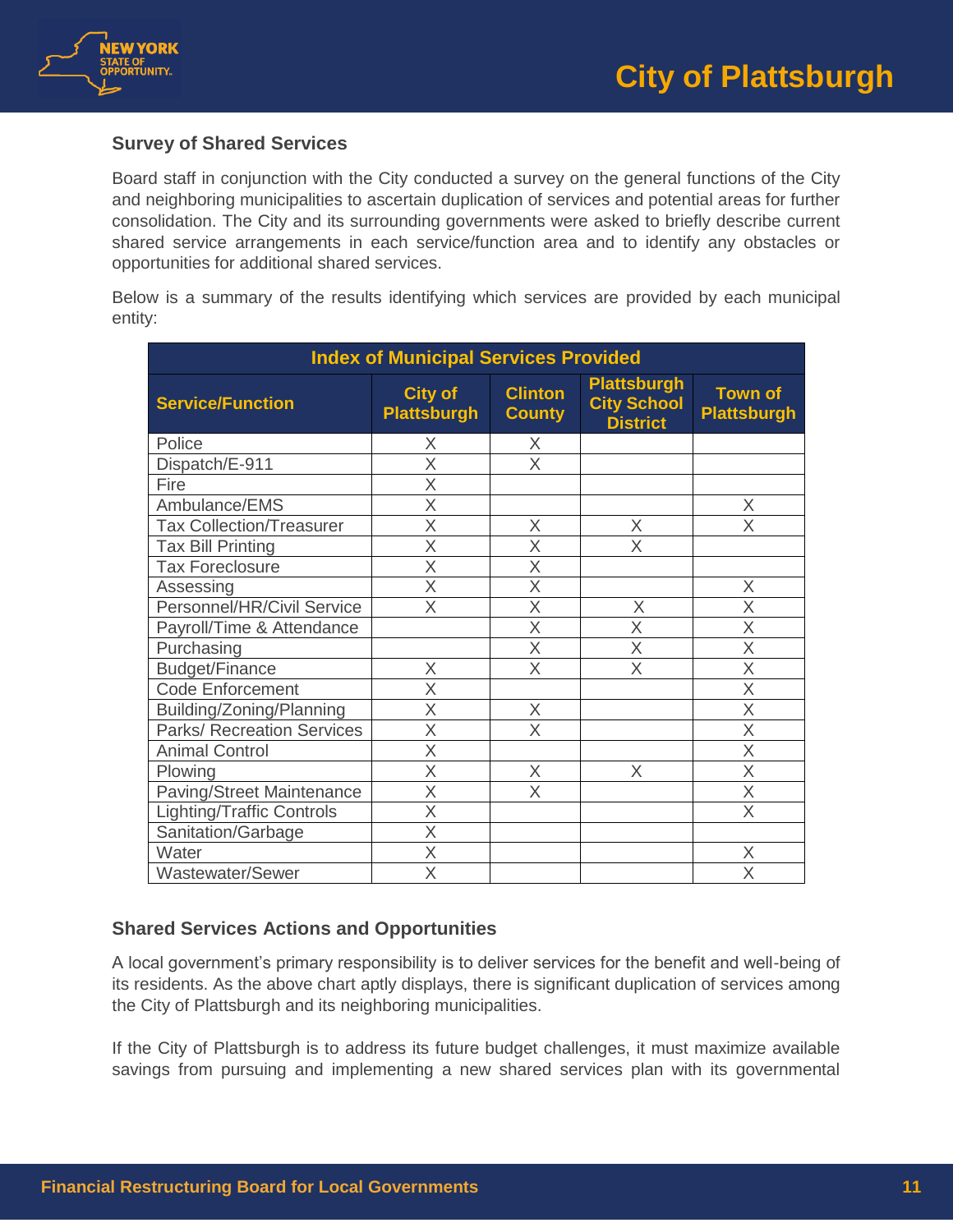



partners. An effective plan will not only enable the City to reduce its cost structure going forward, but should also help partnering governments to reduce their costs as well.

The Board's analysis of municipal services provided by the City and its neighboring municipalities, as well as the State, identified several areas of overlap. Some of the most promising opportunities for shared services include the following.

#### County and City IT

The County has an IT Department with eight employees, a departmental budget of \$929,000 and a payroll of \$540,000. Three employees maintain computers, two maintain the network/exchange server, and three are applications coordinators for the various County systems, including the MUNIS Enterprise business system. The City has three employees in an IT Department with a budget of \$344,000, and a fourth IT specialist at the City Police Department with a salary close to \$50,000. The County has indicated to the City that three of the eight IT department staff are a year or so away from retirement and that the County may have future issues with succession. The City believes this upcoming time period may bring a tremendous opportunity with respect to consolidating both departments with a total staff of potentially eight or nine individuals.

In addition, the City at present spends close to \$100,000 annually to house its systems off-site (for security and integrity purposes). The County may be able to house the City's system for a reduced cost. Both the City and the County separately maintain servers for managing in-house email. Merging systems into one may be possible, saving both governments money and staff time each year.

#### County and City Payroll Development and Processing

Both the County and the City operate the same financial system – MUNIS – and both governments use a MUNIS payroll module to help complete the payroll process and issue checks. However, both the County and the City lack a proper, modern electronic timekeeping (time & attendance) system. For both entities, individual departments within each government manually collect their time and attendance information. This manual process can be wrought with errors and is chronically inefficient. By investing in a modern, complete time and attendance application and equipment, both the City and the County could use the new system to better and more quickly track employee attendance and absences and link the new system to their MUNIS finance system. This direct link and data communication from a new time and attendance system would greatly reduce time, errors, and staff time. One payroll clerk would be necessary if both the County and City had both the same financial system as well as the same time and attendance system. Presently, the County and City each employ staff for payroll processing.

City staff estimate that maintaining this segregated process could be costing upwards of \$500,000 annually when accounting for cost, potential error factor, waste, and inefficiency associated with their antiquated payroll data collection and processing function.

#### Tax Assessment

Section 579 of the Real Property Tax Law allows two or more assessing units located in the same county (or adjoining counties), having the same level of assessment, and having the same assessor, to enter into an agreement to become a Coordinated Assessment Program (CAP).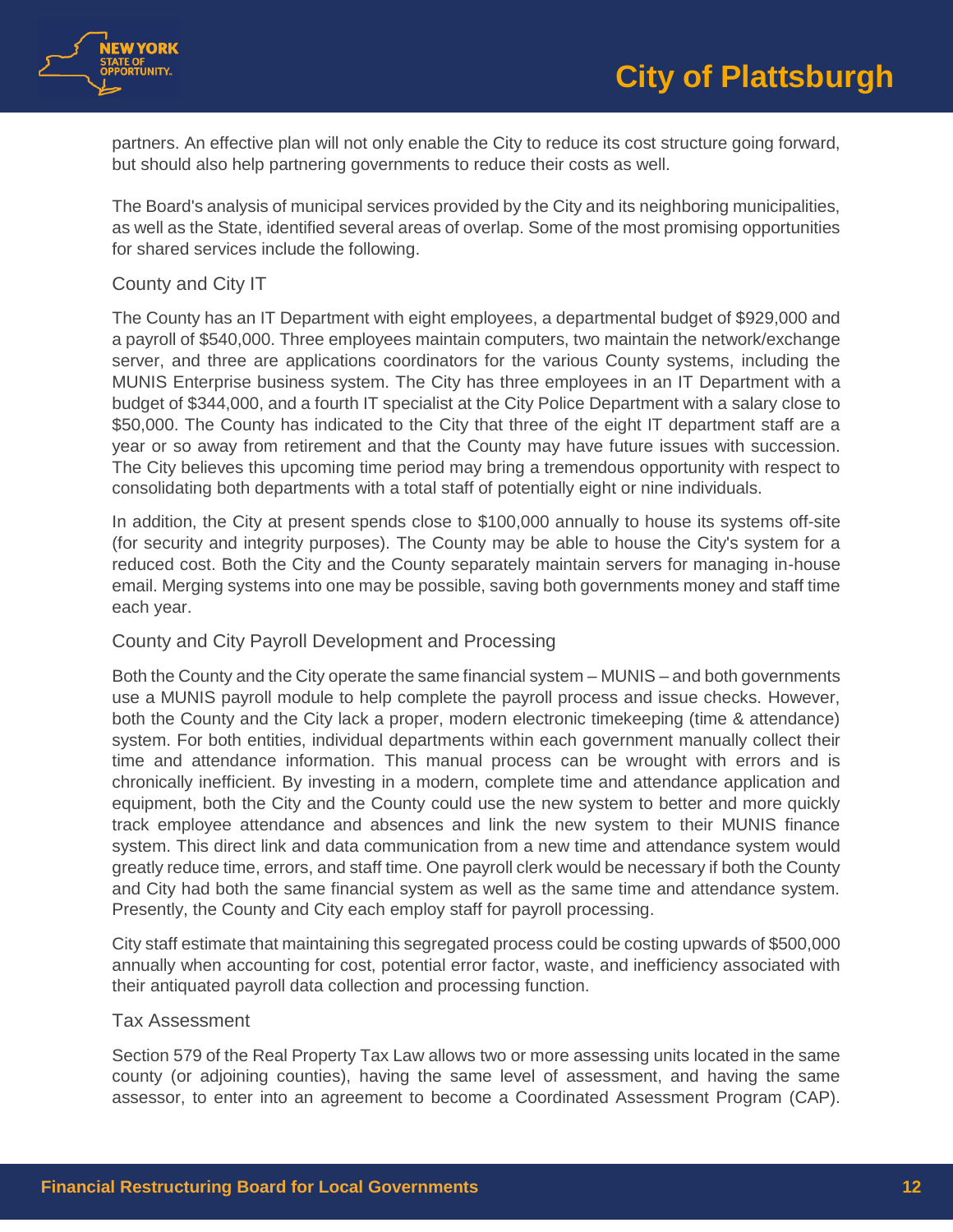



Under this arrangement, the State Board of Real Property Services establishes identical equalization rates for all of the assessing units in the CAP. In addition to yielding standardization benefits, the CAP model can be particularly useful in spreading assessment costs between or among jurisdictions. For example, multiple assessing units in a CAP may be able to acquire professional assessment services that would otherwise be cost prohibitive were they acting separately. In addition, licensing fees for assessment software can be shared between municipalities, thus reducing the cost.

If the City decides to pursue a local CAP, State aid is available through the Office of Real Property Tax Services within the Department of Taxation and Finance. The aid is provided in a one-time payment of up to \$7 per parcel.

In addition, county coordinated assessing provides functional consolidation of assessing tasks at the county level without eliminating municipal assessing units. Individual cities and towns (or a group of cities and towns) can enter into a coordinated program with a county where the county provides all assessment services (including having a county employee act as a local assessor). Coordinated Assessing does not require a referendum (compared to county-run assessing below), but rather the agreement of the municipalities and the county. Under the terms of such contract, the involved municipalities would coordinate their assessing functions and contract with the county for all assessment services.

In reviewing the operational structure of the County and the City, Board staff learned that the County employs eight full-time staff and has departmental costs of nearly \$750,000. The County is the sole assessor for four towns and it also provides assessment related services to other towns in the County. The City employs two full-time staff and the department spends approximately \$215,000 annually on assessment.

According to the City, the County would charge \$13.50 per parcel for full assessment services, including being the assessor for the City. The City has roughly 5,000 parcels, therefore, the annual bill from the County would be approximately \$67,000 per year. Given the density of the City in comparison to surrounding towns, as well as the likelihood of increased property-type homogeneity, the County would not have the same "per-property" efforts as they do in surrounding towns, as thus, the City should seek a lower per-property cost/charge from the County, should the City partner with the County for the service.

If the County were to take over all assessor functions for the City, the City would likely still need a part-time employee to act as a liaison to the County or provide internal support for the City. It is likely that under this approach, the City could save an estimated \$130,000 in salary and fringe benefits, offset by the charge from the County.

#### Dispatch Services

The City employs four employees and budgets \$350,000 for its 911 dispatch function. The County manages a County-wide 911 emergency dispatch function and provides this service for all areas of the County, with the exception of the City of Plattsburgh. The County staffs 14 employees and budgets over \$1 million annually for the function. It should be noted that City taxpayers are also County taxpayers, and are hence paying for two dispatch operations, when they could be paying for only one.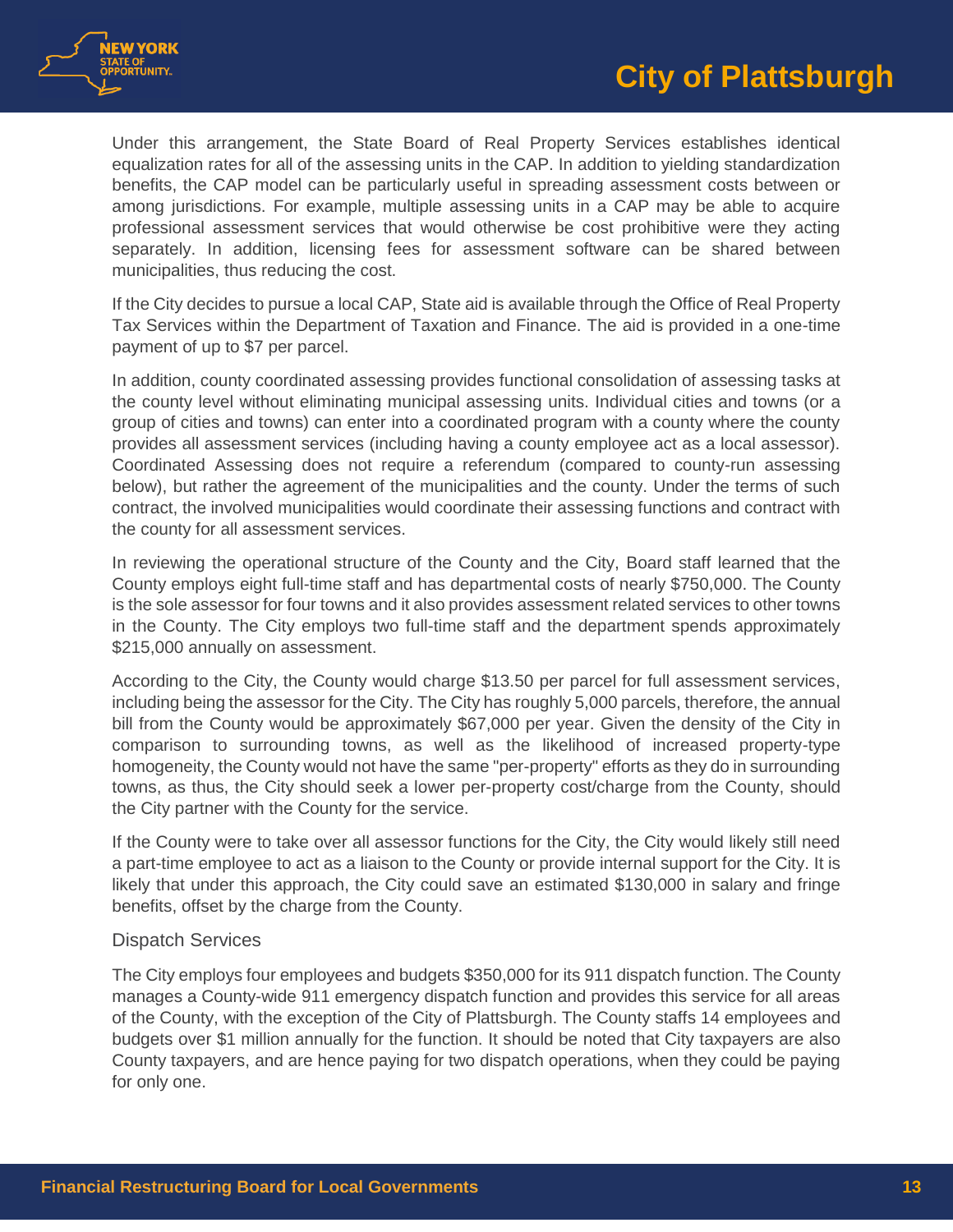

Eliminating duplicative emergency dispatch services is frequently recommended by the Board. If the City were to allow the County to provide dispatch services, the City could save a substantial percentage of its budgeted expenses in this area. Depending on the staffing needs of the County, the City and the County could approach this from a number of different ways. Depending on the precise path chosen and the specific operational changes envisioned for City staff, the City may need to engage in negotiations with the workforce and affected bargaining unit.

#### State Parks

The City of Plattsburgh and New York State share coastline along the western side of Lake Champlain, whereby the City operates its Plattsburgh City Beach, and the State operates the Cumberland Bay State Park. This combined stretch of beach, at 1.5 miles long, is one of the longest freshwater beaches in America.

In discussions with local officials, it became apparent that, given the mutual stretch of land and beachfront, opportunities for collaboration could certainly exist between the State and the City. However, collaboration between the two entities has been minimal. In order to ascertain any potential opportunities for efficiency or shared services, Board staff arranged a number of calls and encouraged City department heads and State staff to meet to further discuss the range of potential collaborations between the two parties in this area.

In late December 2016, staff from the two governments met in the City to tour the facilities and discuss areas of potential collaboration. The meeting produced a few smaller-scale, straightforward ideas and opportunities to work on solidifying a partnership for the 2017 beach season. The partnership could likely involve water quality initiatives, advertising of amenities, communication protocols, and possibly creation of a lifeguard competition.

Over the near future, the State will seek opinions of its executive agency staff on how they will view specific collaborations with the City, including creating a mixed-use trail connecting both properties as well as potentially developing a unified plan to better provide lifeguard services for the entire beach. In addition, both entities will establish a joint survey of patrons to gauge park impact and usage, economic impact, and potential quality improvements.

The Board finds that the City and the State should continue to discuss and develop opportunities for collaboration that could result in higher levels of efficiency for both parties that will produce operational savings, development of new revenue generating ideas, and increased quality of life for the public.

#### Department of Public Works Operation Site

The City of Plattsburgh owns 12 acres in the Town of Plattsburgh and uses that location for its Department of Public Works/Highway Department operation.

Recently, the City has been interested in locating its facilities within City borders for a number of reasons:

• the City believes it could save money every day by cutting the distance its trucks have to travel to work and operate;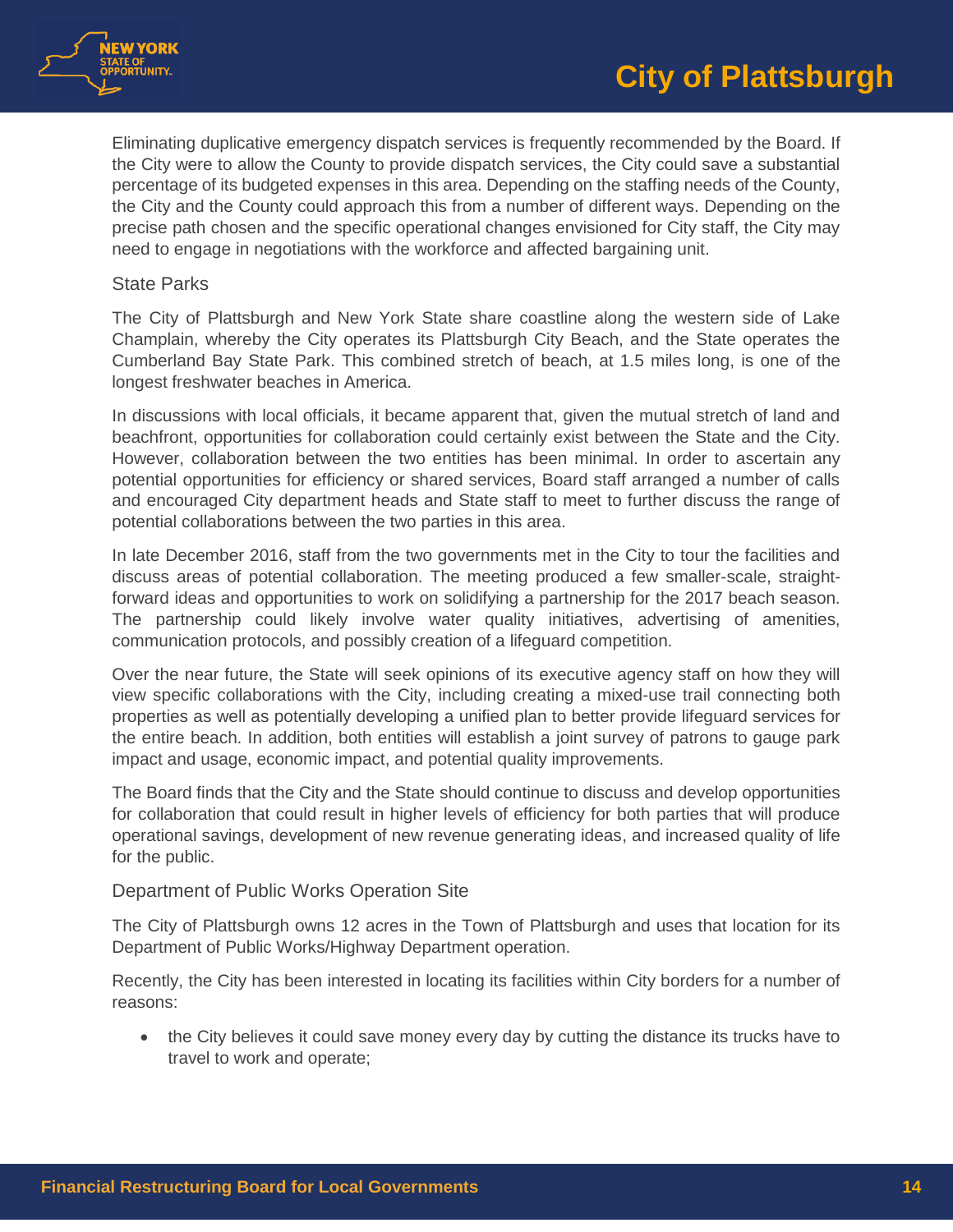

- the City owns property outside of its border, it is obligated to pay property taxes approaching \$40,000 per year, which is divided among the Town, County, and School District;
- the City operates its own municipal electric utility, and thus, is provided with a very advantageous electrical kilowatt rate. However, because the City's DPW/Highway facility lies outside of the utility's footprint, the City has to pay New York State Electric and Gas (NYSEG) utility rates, which end up costing the City close to \$90,000 per year more than if the facility was within the City boundary; and, among other reasons,
- if the City were to be able to relocate its DPW/Highway Department into the 14-acre parcel within the City's boundary, it could potentially also relocate its Municipal Lighting District (MLD) operations to that same parcel, which in turn, would allow the City to sell or repurpose the current MLD parcel.

The City could consider trying to annex the 12 acres, if the property touches with the City at any point. It may also be possible for the City to try to extend its municipal electrical grid to that 12 acre parcel in the Town, which lies just outside of the current grid. Extending the grid (power lines) to this DPW facility would allow the City to take advantage of its low kilowatt rate and should enable Plattsburgh to save upwards of \$90,000 annually in electric costs.

There are, however, challenges for the City to be able to accomplish this extension. Since the City is paying NYSEG a significant amount each year for electricity, NYSEG would likely resist losing a piece of their grid and the associated revenue. This is an issue that the Public Service Commission (PSC) may have to delve into or opine on should the City wish to entertain this possibility. Another challenge would be the sheer cost to the City associated with extending the grid. The last time the City contemplated such a venture, they estimated that it could cost over \$450,000

Aside from these opportunities, the Mayor is also contemplating relocating the City's DPW operation as well as the City's Municipal Lighting Department (MLD) to a new, combined location on available City acreage. According to the Mayor, such a maneuver would provide a number of benefits, including departmental shared services and economies of scale, ability to sell the Town parcel and eliminate the higher electricity costs as well as the property tax payments, and free up waterfront land where the current MLD operation is.

Recommendation: The Board recommends the City work with the County to invest in similar payroll and time and attendance software; IT hosting by the County; a County takeover of assessing, dispatch, and other shared services; extend the City's electrical grid to its DPW facility to the extent practicable; or continue contemplation of co-locating the DPW and MLD facilities. If the City agrees to abide by and implement this recommendation, the Board may, in its sole discretion, award a grant of up to \$1 million to assist the City with implementing any of the opportunities. The specific structure and conditions of any such grants, which would be developed in consultation with the City, and any other aspects of such grants would be subject to an affirmative vote of a majority of the total members of the Board.

The Board further recommends that the City, in conjunction with its governmental neighbors, develop and implement a shared services plan that will lower the annual cost of providing specific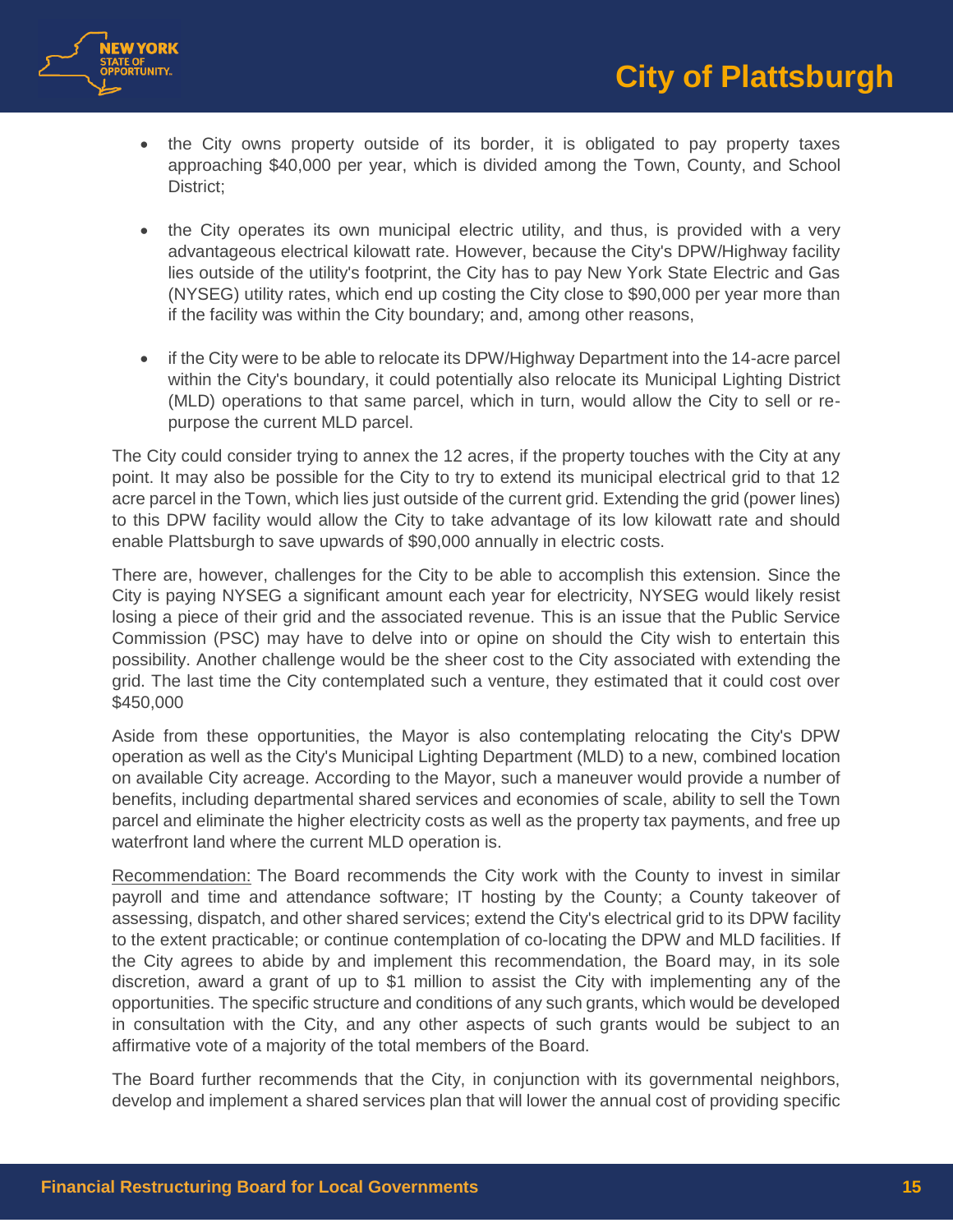



services and address the inherent duplication of services via multi-governmental jurisdictions. If the City agrees to abide by and implement this recommendation, the Board may, in its sole discretion, award a grant to assist the City and its neighboring governments with implementing such shared services plan. The specific structure and conditions of such grant, which would be developed in consultation with the City, and any other aspects of such grant would be subject to an affirmative vote of a majority of the total members of the Board.

#### **Local Government Efficiency Grant Program**

The State also offers competitive grants through the Local Government Efficiency Grant program (LGEG) to local governments for planning or implementing a local government efficiency project, including sharing services, functional consolidation, and regional service delivery. The maximum grant for an implementation project is \$200,000 per municipality/\$1 million per grant. The maximum grant for a planning project is \$12,500 per municipality/\$100,000 per grant. Planning projects require a 50 percent local match and implementation projects require a 10 percent local match. If a planning project is later implemented, the local match for implementation is offset by the amount of the local match for the planning project.

LGEG is administered by the Department of State. More information on grant requirements and how to apply is available at [https://www.dos.ny.gov/lg/lge/index.html](https://www.dos.ny.gov/lg/lge/index.htm).

#### **Transformational Municipal Restructuring Grants**

On February 2, 2016 the Department of State released the Request for Applications for the Municipal Restructuring Fund (MRF) – a \$25 million program to assist local government and school officials with developing transformative projects that will lead to property tax reductions for New Yorkers. The MRF is a grant program with a continuous recruitment process and projects submitted through the program will be ranked as they are received based upon established criteria until funding is exhausted. Projects will be ranked by metrics that include potential impact across local governments, effect across service delivery areas and municipal functions, and potential for long-term property tax savings.

The City should consider evaluating internal opportunities for consolidation or partner with surrounding communities for the purpose of filing an application for this grant funding. More information on MRF grant requirements and how to apply is available at [http://www.dos.ny.gov/funding/rfa-15-mrf-27/index.html.](http://www.dos.ny.gov/funding/rfa-15-mrf-27/index.html)

## **County-wide Shared Services Property Tax Savings Plans**

The FY 2018 State Budget empowers citizens and local leaders to control the cost of local government through the creation of County-wide Shared Services Property Tax Savings Plans. Each county will gather the mayors and supervisors in the county and develop a plan that generates real, recurring taxpayer savings. The plan should include actions such as the elimination of duplicative services; shared services, such as joint purchasing, shared highway equipment, shared storage facilities, shared plowing services, and energy and insurance purchasing cooperatives; reduction in back office administrative overhead, and/or better coordination of services. The State will match the first year of savings from new shared services actions in approved plans.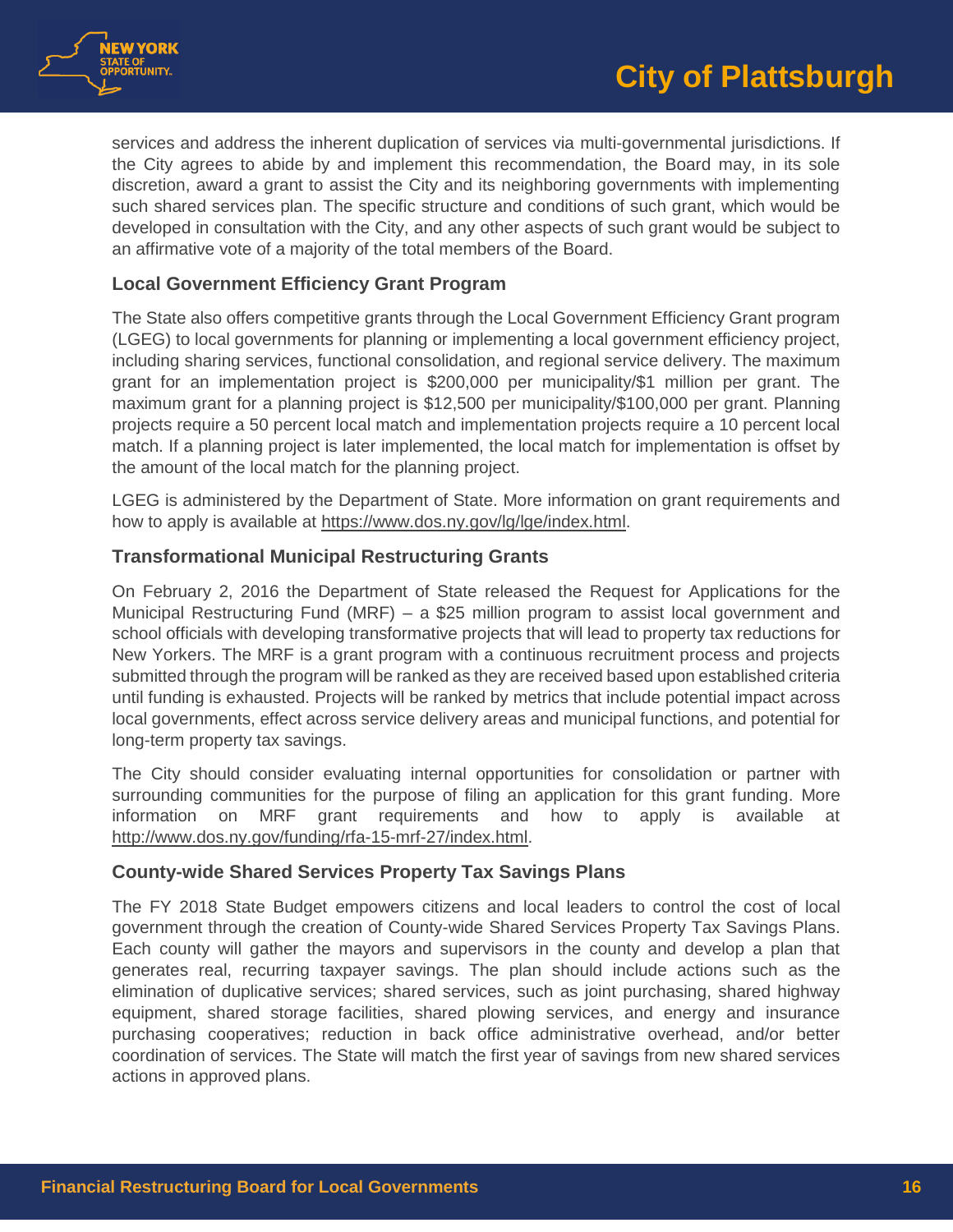

The City should actively participate in the development of the Clinton County plan, taking advantage of this opportunity to find and implement shared services actions with other local governments in the County. Additional information on this initiative is available at https://www.dos.ny.gov/lg/countywide\_services.html.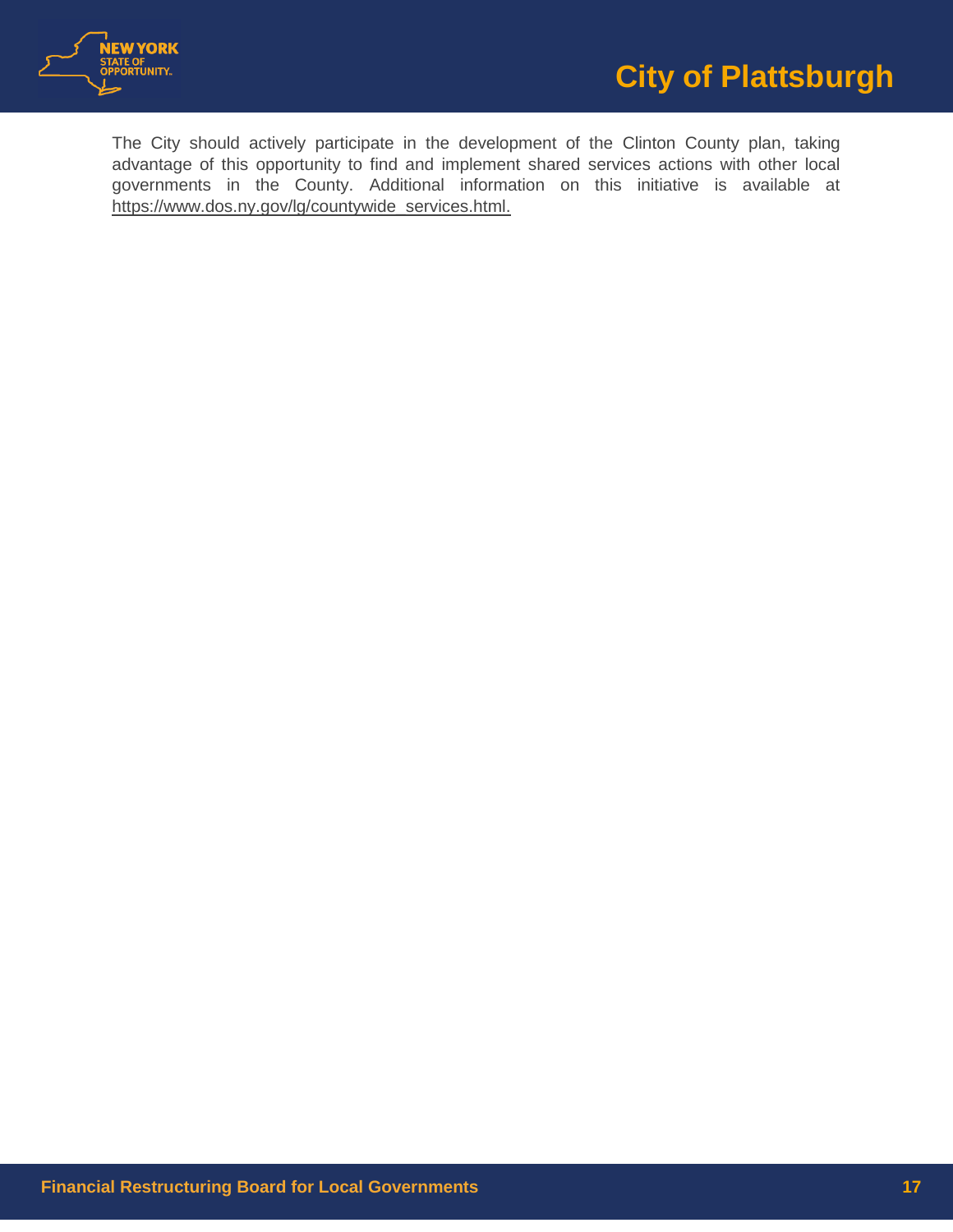



# <span id="page-17-0"></span>**Efficiencies**

# **Parking Investments**

Prior to the announcement of the Downtown Revitalization Initiative (DRI) by the Governor, the City of Plattsburgh was interested in developing a city center concept focused on redeveloping the municipal parking lot located at Durkee Street. Durkee Street is located on a five acre site in the southeast corner of Plattsburgh's downtown district. The site is currently home to a 380 vehicle municipal lot, the 14 Durkee Street building, the Farmer's Market, and the former Highway Oil building.

In December 2016, the City of Plattsburgh was awarded \$20,000 in funding through the Regional Economic Development Council (REDC) process to assist with a parking study of the downtown area, with a focus on the Durkee Street lot and surrounding area identified in the Downtown Revitalization area.

The City's downtown has available space. More than three acres of property at the waterfront provide an opportunity for development, with a parking lot already in place and six more adjacent acres that could be repurposed for housing. The Durkee Street lot development would require a change in the way residents and visitors access parking. Currently, the lot holds approximately 380 parking spots and is the main place reserved for parking in the City. With the redevelopment of the space, due to assumed repurposing by the DRI, parking solutions for the future of the City will need to be explored.

The development happening in downtown Plattsburgh through the DRI will likely have a significant impact on the way parking is provided in the City. Currently there is no paid parking in the City, with free parking available in five surface lots downtown along with a one-story parking garage in the Durkee Street lot. The garage is used by the Gateway Office Building located adjacent to the lot. Street parking is available around the City with two-hour time limits placed on the spots available downtown.

In light of the potential of the Durkee Street lot, the State recently announced its redevelopment as one of the City's ten winning projects under the Downtown Revitalization Initiative (DRI). The City should continue to explore other parking opportunities, including its capacity to install paid parking, either via meters or a parking garage. Not only would the addition of paid parking help the City maintain its downtown area, but the parking fees might also help offset the cost of the installation of meters or the construction of a tiered parking garage. The development brought in by the DRI may increase the need for parking around the downtown as shops expand and more people are working and living downtown.

It is vital that the City plans for not only its current needs, but that it also creates a flexible solution to parking issues that may arise in the future.

## **Marina**

The City of Plattsburgh is the largest city on the New York State side of Lake Champlain. With shoreline in New York, Vermont, and Canada, the 127 mile-long Lake Champlain has grown significantly in the sailing, yachting, and fishing communities. It is well documented that the lake has a major impact on the economic conditions of the region.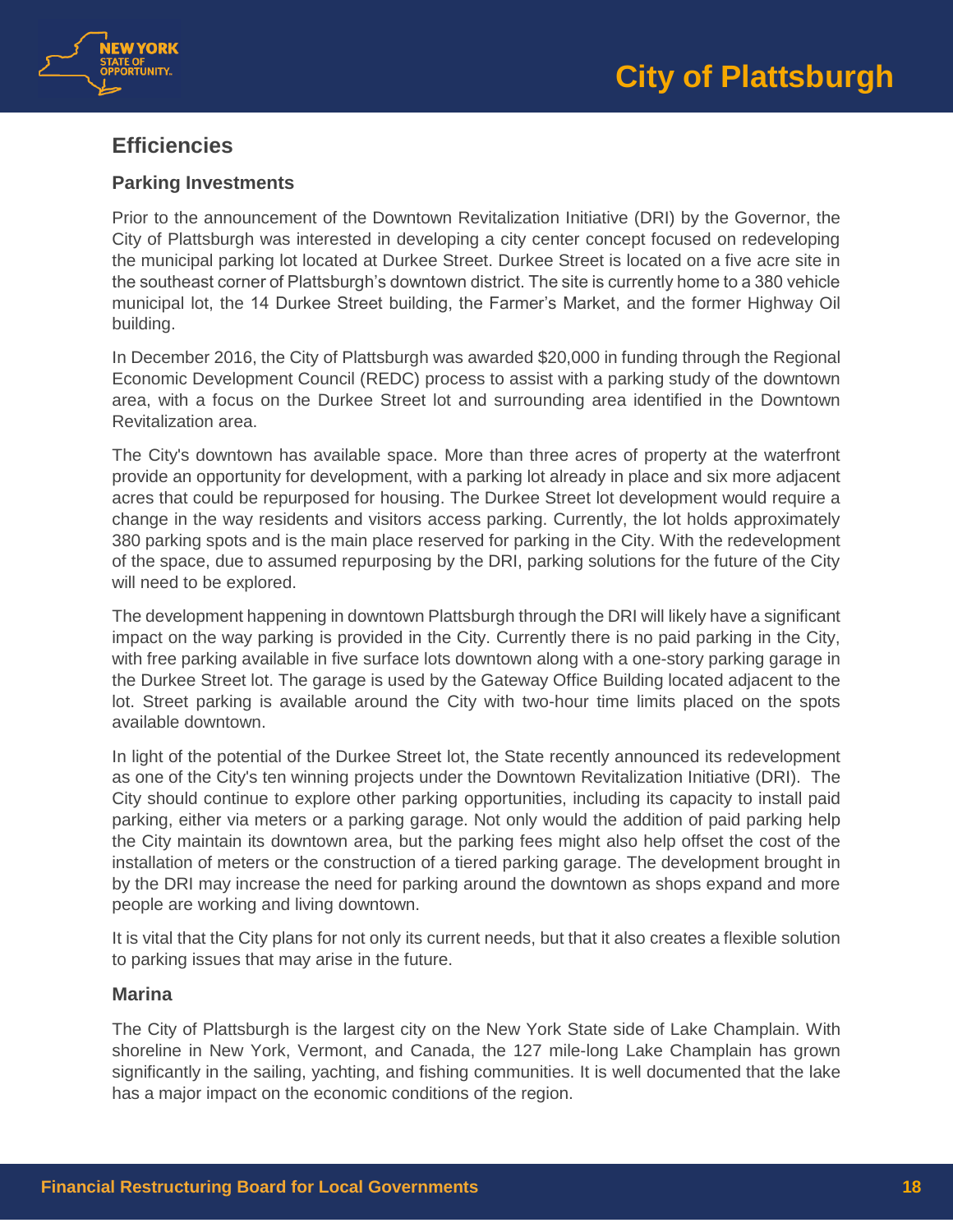

In 2015, the City of Plattsburgh opened the 36 slip/25 mooring Plattsburgh City Marina. It became immediately full and profitable. The City of Plattsburgh is revitalizing its waterfront, generating a modest income and promoting tourism with the marina. All slips and all protected moorings are currently full with a waiting list of over 60 boaters.

The City would likely generate substantially more income and tourism with a marina expansion. An expansion would create 74 more slips for seasonal boaters, adding to a new combined total of 135 slips and moorings. Engineered plans and accurate cost estimates are in place and the necessary permits have been applied for.

An increased quantity of boaters would have a significant impact on downtown Plattsburgh and the surrounding region. The City of Burlington, VT has a municipal marina and estimates that boaters spend between \$200 and \$300 per boat, per day. This type of economic infusion will help the resurgence of the Plattsburgh region be successful.

In addition to the benefits of the direct and indirect spending of boaters, the expanded Plattsburgh City Marina would generate significant revenue to offset not just the operational costs of the marina, but also quality-of-life-related expenses. This additional revenue could be applied to multiple quality-of-life initiatives throughout the community, such as the Plattsburgh City Beach and a future regional indoor sports complex. Investment in the Plattsburgh City Marina could have a ripple-effect on the quality-of-life for residents and for the regional economy.

According to the City, Marina Phases 2 and 3 (which could be developed and implemented together) would cost about \$1.2 million. If the City received grants for the project and could subsequently avoid taking on new debt, the City would generate a \$2.85 million profit over 15 years, or an average of \$190,000 per year. This amount represents over 1.7 percent of the property tax levy.

According to City officials, the City of Plattsburgh is shovel-ready for this project. An investment in the spring of 2017 would lead to construction contracts signed in June 2017 and would give the marina the ability to sell seasonal slips for the 2018 boating season in late summer 2017. Additional revenues would be recognized immediately.

The Board finds that, given the unfulfilled demand for boating slips, the need for the City to create additional revenue, and that an investment in this area could dovetail with other simultaneous investments in the City through the DRI process, the City should continue to consider expansion of the marina.

# **Tax Base**

The City of Plattsburgh, similar to other cities reviewed by the Board, faces many of the infrastructure issues confronting other municipalities in Upstate New York. Harsh winters have stressed aging infrastructure, and the ability to finance repairs to this infrastructure is limited by a shrinking population that is composed primarily of low to moderate income households. For many municipalities, the concept of funding infrastructure through traditional property taxes is not as sustainable as it once was.

Over 35 percent of properties in the City are tax exempt, which places a burden on the remaining taxable properties to fund City operations and infrastructure. Since property taxes are controlled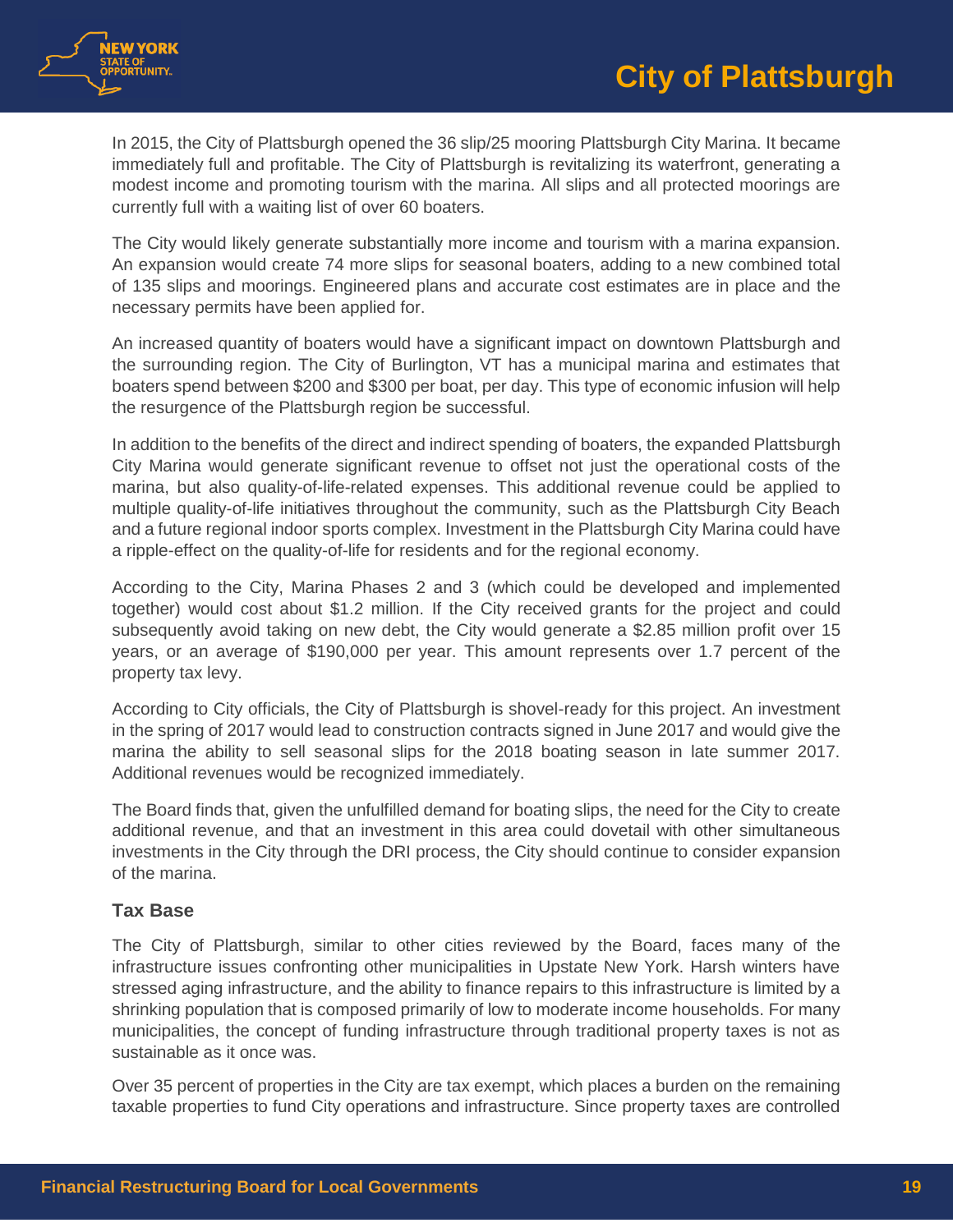

at the local level, it is the revenue source that local officials typically must turn to as the last measure to balance revenue and expenses. The emergence of the tax cap and its override requirements, as well as the demands by taxpayers, has made local officials more sensitive than ever to levy increases.

Finding ways to take pressure off of the tax levy, and pressure off of existing taxpayers, is a typical goal of local government leaders. Some cities in the State are looking beyond existing property taxpayers in order to try to increase revenue. Municipalities are looking at creative ways to have tax-exempt properties pay for the share of the burden that they place on municipal services.

Following in the steps of a growing number of municipalities within the State, including the City of Rochester and the City of Ithaca, some within the City of Plattsburgh's government would like the City to pursue a new, innovative funding program that will address its ongoing infrastructure funding and maintenance issues for sidewalks, storm water, lighting, and street maintenance.

Several decades ago, the City of Rochester developed a way to incorporate both taxable and non-taxable properties into the sharing of costs for street-related services such as street cleaning, roadway and sidewalk snow plowing, and hazardous sidewalk repair through what the City of Rochester calls an "embellishment fee". According to the City's website, such fees charge for specific services included on the annual property tax bill. The fees are based on the multiplication of the property's front footage by the appropriate rate. The fee totals approximately \$225 per year for an average homestead property with 40 feet of frontage.

In 2014, the City of Ithaca implemented a new sidewalk funding program whereby low-foot-traffic lots (one- and two-family homes) were responsible for paying an annual maintenance fee of \$70. All other lots pay an annual maintenance fee of \$140, plus a square footage fee (\$0.015 per square foot of buildings on a lot) and a frontage fee (\$30 for each 55 feet of lot frontage or portion thereof).

In line with the City of Ithaca, the goals and objectives of a potential City of Plattsburgh sidewalk fee program would be as follows:

- inclusion of tax-exempt owners into a new system of financing to produce additional revenue to properly fund necessary City repairs and investments;
- planned and predictable sidewalk costs for property owners;
- reduced disincentive to new construction; and,
- improved sidewalk repair records in a simple and efficient system.

In addition to the sidewalk program, the City could create a similar program for allocating costs associated with storm water runoff, which is similar to another program in the City of Ithaca. Beyond these programs, the City could also contemplate a fee structure to fairly allocate costs for street lighting.

It should be noted that, for the properties that currently pay taxes in Plattsburgh, if the City were to mimic Rochester or Ithaca's approach and create a new street-based fee, or a similar benefit assessment as authorized in General City Law, and not concurrently lower the tax levy, this approach would increase the burden on current taxpayers.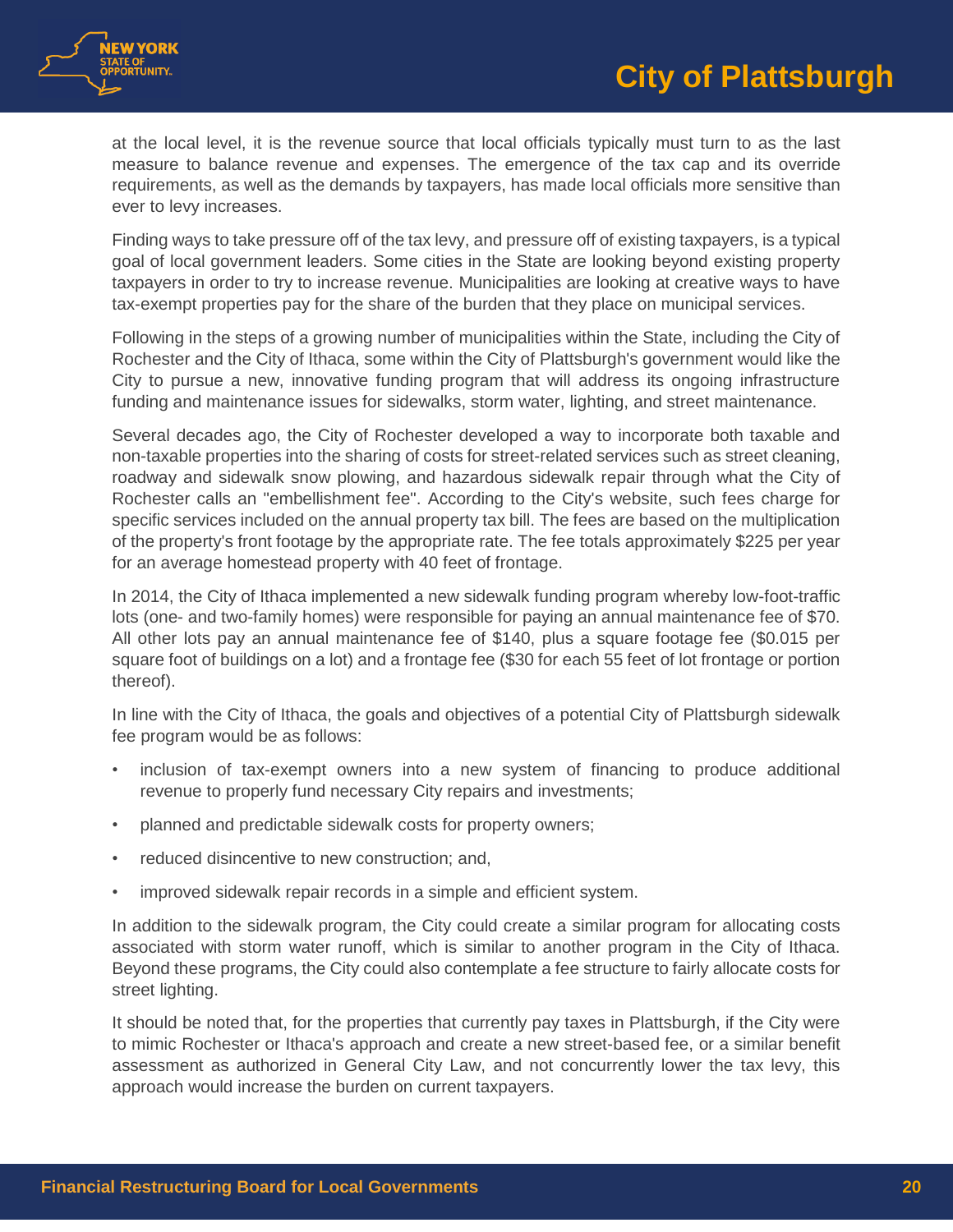

Of further note, the City of Rochester does not bill or collect embellishment fees from the State of New York. In Plattsburgh, 40 percent of the total tax exempt property is State property, and of this, over 95 percent is SUNY Plattsburgh. If the City decides to construct a fee program similar to Rochester or Ithaca, is should do so with the assumption that no new revenue would likely be attainable from the State property within the City. The City would have to determine if, given such limitation, the new net revenue is worth the physical and political efforts.

The Board finds that if the City desires, it should develop a work plan for the costs and potential benefits of a new program of infrastructure financing, including how new fees would affect current taxpayers, tax-exempt properties, and future tax increases.

Recommendation: The Board recommends that the City continue to implement additional efficiency actions that will lower the annual cost of providing specific services. If the City agrees to abide by and implement this recommendation, the Board may, in its sole discretion, award a grant to assist the City with implementing such efficiency actions. The specific structure and conditions of any such grants, which would be developed in consultation with the City, and any other aspects of such grants would be subject to an affirmative vote of a majority of the total members of the Board.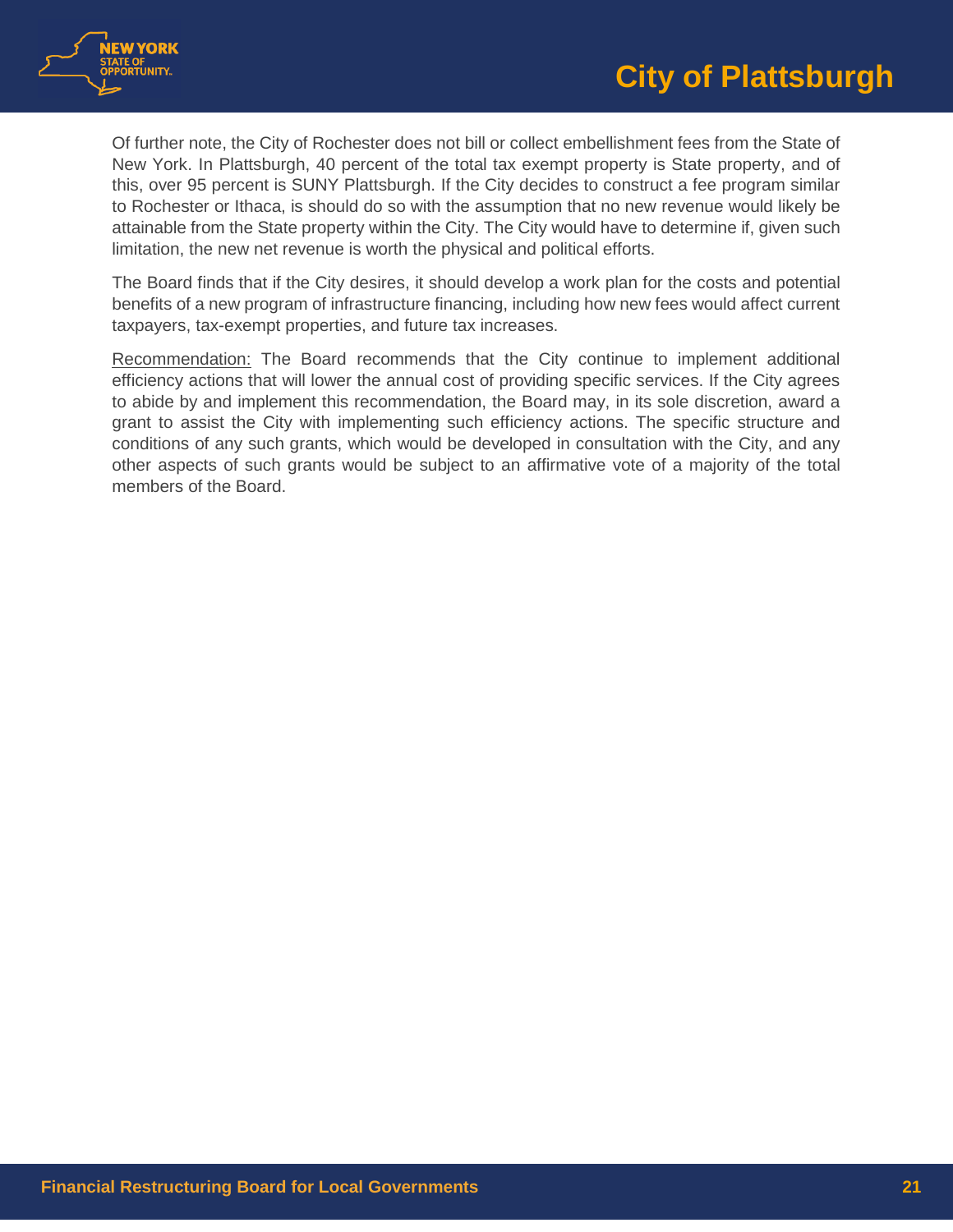



# <span id="page-21-0"></span>**Workforce**

# **Retiree Health**

When preparing the City's 2016 budget, the former administration and City Council planned to change the City's insurance benefit program for all of the Medicare-eligible retirees in order to save a half million dollars. However the plan was opposed by a number of retirees who filed suit in court. Days before the final City budget was due, a restraining order was issued blocking implementation of the new insurance plan.

This order forced the City to find ways to close a \$600,000 gap in the all funds financial plan (\$500,000 for the General Fund) that resulted from this action. The City noted that of approximately 230 retirees in question, more than 70 individuals ended up switching to the Medicare-based health plan, while the remainder (party to the court action) did not. It was this remaining group that the City was blocked from switching.

Approaching the 2017 budget, with a new Mayor coming, the City Council decided not to try to force the remaining group of Medicare-eligible retirees to switch health care plans in order to save the remaining \$350,000 in General Fund costs. There has been no decision by the new Mayor or the City Council to move any more individuals to this Medicare plan. According to the City, they are still prevented, for the time being, from moving any retirees. That injunction has been extended to August of 2017. The Mayor is unsure if any deal can be struck before such date.

Board staff believe there may still be opportunity for the City and the retirees to come to an agreement so the City can reduce its costs but also help its retirees retain quality, affordable health care coverage.

Recommendation: The Board recommends that the City continue to work on an agreement to convert Medicare-eligible retirees to a new health plan. If the City agrees to abide by and implement this recommendation, the Board may, in its sole discretion, award a grant of up to \$500,000 to assist with such agreement. The specific structure and conditions of such grant, which would be developed in consultation with the City, and any other aspects of such grant would be subject to an affirmative vote of a majority of the total members of the Board.

## **Police Department**

At a total department FTE count of 58 (51 uniform) and with annual departmental costs of \$4.4 million, excluding fringe benefits, the Police Department is the largest department in the City of Plattsburgh. According to City staff, the uniform count is up four FTEs since 2011. As noted earlier in this Comprehensive Review, the Police Department's contract expired at the end of 2016. The City and the union could begin the process of negotiation at any point in the near future. Separate and aside from determining what a fair compensation package is, the City should contemplate what it believes is the most optimal level of staffing for the Department. The staffing level should provide the necessary level of service to the community, but also be one that taxpayers can financially support.

In terms of community presence, it should be noted that the City police are not the only law enforcement in the area. In fact, there are two other forces that are present within the City's borders. The County funds a full Sheriff's Department and patrol force that includes 32 FTEs with departmental costs of \$3 million. In addition, SUNY Plattsburgh maintains a police and security force comprised of 17 FTEs. SUNY spends over \$1 million in salary costs for this department,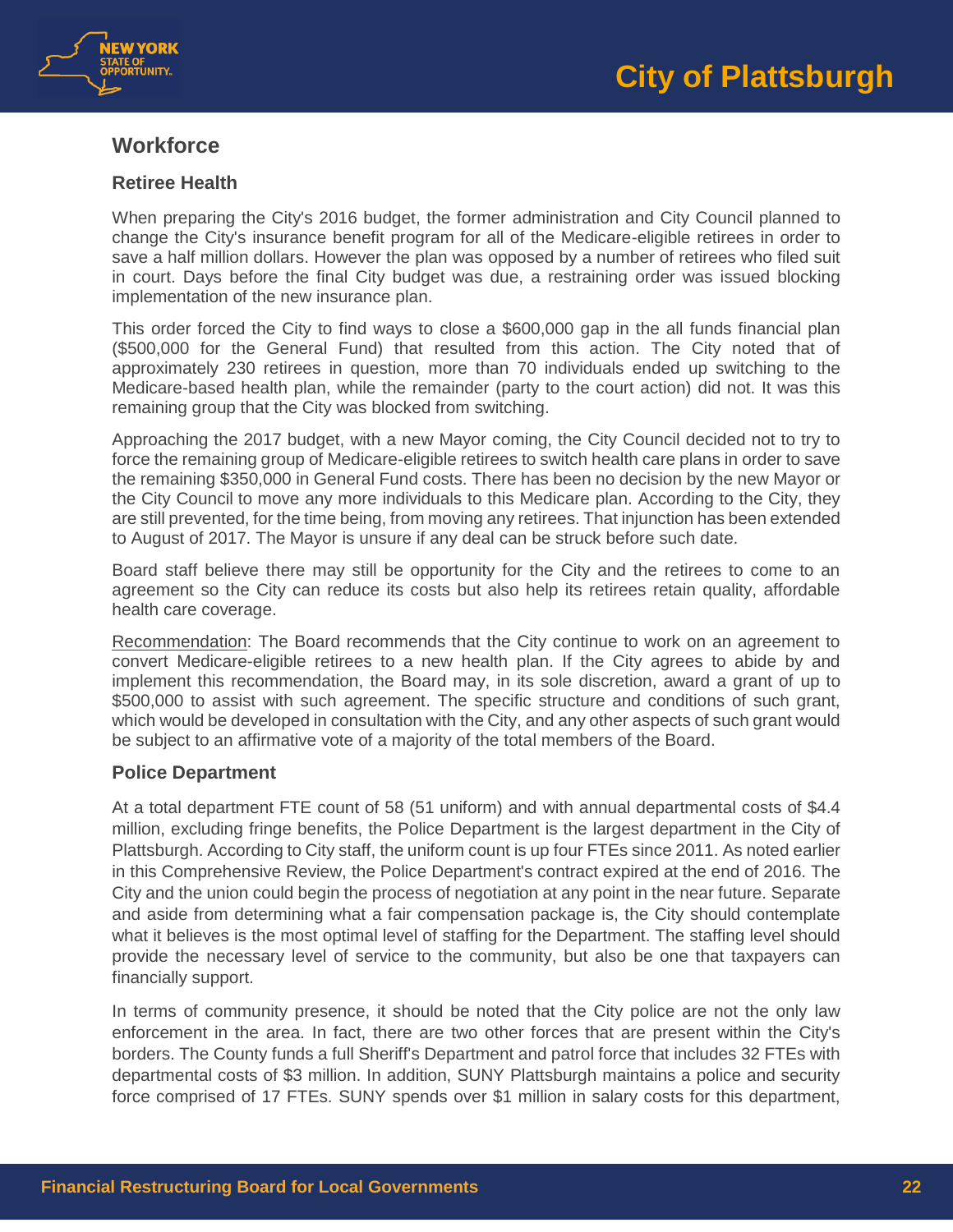

exclusive of total fringe benefit costs. SUNY officers do not patrol off campus, but are allowed to follow-up or pursue incidents off campus if necessary.

The staffing available across all three Departments in or around the City represents a substantial grouping of personnel for the size and population of the City. With the City's Police Department being slightly larger than it was a handful of years ago, and given that the department is not at its contractual minimum staffing level, an opportunity exists for the City, SUNY, and the County to potentially combine or, at the very least, supplement operations.

Board staff has not performed an exhaustive analysis in trying to determine how many uniformed officers the City of Plattsburgh should have. The following chart represents a very high level comparison of the City's uniform and civilian Police Department levels to several other peer cities, using a population and per capita basis only. These numbers reflect only City FTEs, and do not include any University or County staffing:

| <b>Full-time Law Enforcement Employees - Plattsburgh and Peer Cities</b> |                   |                                                            |                                 |                                  |                                             |                                            |                                             |  |  |
|--------------------------------------------------------------------------|-------------------|------------------------------------------------------------|---------------------------------|----------------------------------|---------------------------------------------|--------------------------------------------|---------------------------------------------|--|--|
| <b>City</b>                                                              | <b>Population</b> | <b>Total Law</b><br><b>Enforcement</b><br><b>Employees</b> | <b>Total</b><br><b>Officers</b> | <b>Total</b><br><b>Civilians</b> | <b>Total</b><br><b>Employees</b><br>per 10k | <b>Total</b><br><b>Officers</b><br>per 10k | <b>Total</b><br><b>Civilians</b><br>per 10k |  |  |
| Oswego                                                                   | 17,941            | 58                                                         | 49                              | 9                                | 32                                          | 27                                         | 5                                           |  |  |
| Plattsburgh                                                              | 19,678            | 58                                                         | 51                              | $\overline{7}$                   | 29                                          | 26                                         | $\overline{4}$                              |  |  |
| Rye                                                                      | 16,066            | 42                                                         | 37                              | 5                                | 26                                          | 23                                         | 3                                           |  |  |
| Lockport                                                                 | 20,641            | 47                                                         | 45                              | $\overline{2}$                   | 23                                          | 22                                         | 1                                           |  |  |
| Cortland                                                                 | 19,163            | 46                                                         | 43                              | 3                                | 24                                          | 22                                         | 2                                           |  |  |
| Amsterdam                                                                | 18,012            | 42                                                         | 39                              | 3                                | 23                                          | 22                                         | $\overline{2}$                              |  |  |
| Cohoes                                                                   | 16,225            | 35                                                         | 31                              | $\overline{4}$                   | 22                                          | 19                                         | 2                                           |  |  |

(Cities - 2015 FBI Uniform Crime Reporting)

Of this peer group, Plattsburgh and the City of Oswego employ the highest number of officers per ten thousand residents. One could assume that the presence of a University within the City limits is justification to have an elevated force. However, the City of Cortland, with a larger SUNY enrollment than Plattsburgh, seems to be able to manage with a lower per capita force.

In the face of a depleted fund balance and rising taxes, the City must attain structurally balanced budgets moving forward. Along these lines, all departments and all services should be scrutinized to find the optimal level of cost and benefit.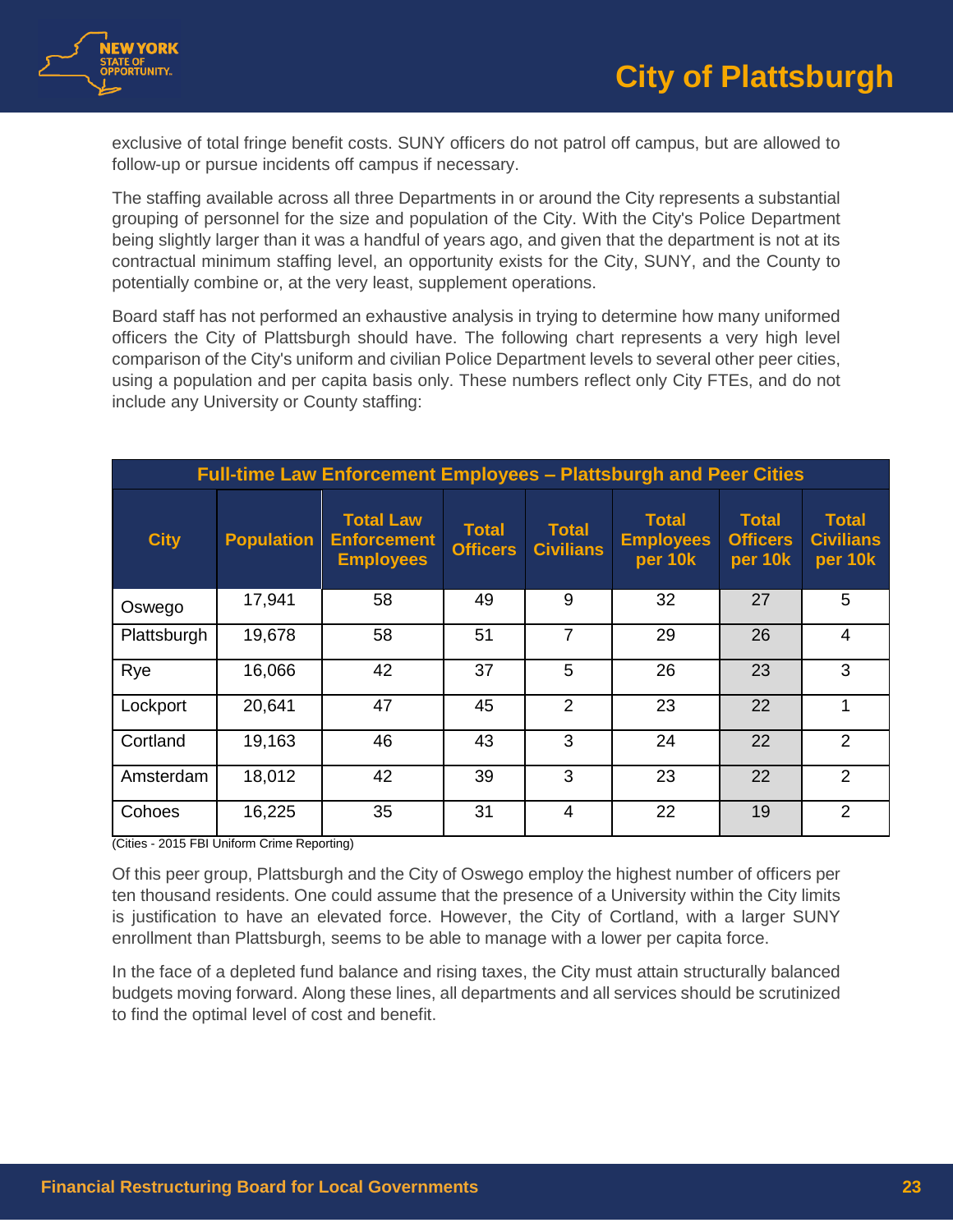



## **Fire Department**

The Fire Department has been working with an unsettled contract from 2012 through 2016. Most recently, according to the City, the Union has been seeking three percent retroactive raises. The City and Union are presently at impasse and the matter is headed for arbitration. At a three percent increase, the retroactive pay amount would be \$1.2 million for the 2012-2016 period. At two percent each year, that amount would be close to \$800,000, without considering the added pension/other benefit costs. The benefits would be at current rates of roughly 42 percent and would amount to an extra \$300,000 for two percent increases and over \$450,000 for three percent increases – for a grand total of \$1.1 million retroactive pay cost only at two percent raises and just under \$1.7 million for three percent raises. For context, the City's available General Fund balance may come close to being completely exhausted, or go negative, when 2016 audit figures become known.

Another item within the Fire Department's contract is a provision called "lieu pay" that provides an additional nine hours of holiday pay for firefighters not working on a holiday. In other words, if a shift happens to miss a major holiday, whereby that individual would miss out on the extra holiday pay, the contract would grant a bonus for those people who happened to have that day off. This provision adds a cost of \$45,000 annually.

In addition, the contract states that firefighters are only allowed to be on standby for the last 16 hours of a 24-hour shift. No side work can be asked of them during that long period. While situations may vary, 8-, 10-, or 12-hour shifts have been shown to provide better coverage with fewer overtime requirements and less fatigue for the employee throughout the work day.

## **Medical First Response and Fire Department Ambulance Service**

The City provides its own ambulance service for its residents through its Fire Department. Including benefits, the City spends just over \$4 million per year for the Fire Department. The most revenue received for ambulance calls over the past five years is \$572,000, which barely covers the cost of eight of the lowest paid staff with benefits. Per contractual obligation, the City has to employ 36 firefighters based on the minimum staffing clause.

In a typical year, there are at most 30 calls that are considered true fire calls. Of these 30, around 10 are large structure fires. Therefore, the majority of the time spent by the 36 Fire Department staff is for answering 2,500 to 2,800 ambulance (medical) calls per year. The Board has seen similar situations throughout the State, in which only a small percentage of calls handled by fire departments are for true smoke and fire-related issues.

According to statistics maintained by the State Department of Labor, firefighters in New York State have a median wage of \$70,770 and EMTs/paramedics in New York State have a median wage of \$37,640, both excluding benefits. It is important to note that firefighters receive significant additional benefits and protections, including a 20-year pension benefit rather than 30 years for non-uniform governmental employees, the availability of binding arbitration, which is only available to police and fire unions, and 207-a disability benefits.

Maintaining a proper number and type of personnel is vital to ensure that response time and the public's well-being is not harmed or jeopardized. However, given the significant percentage of calls that are medical as well as the cost implications of the fire personnel, local governments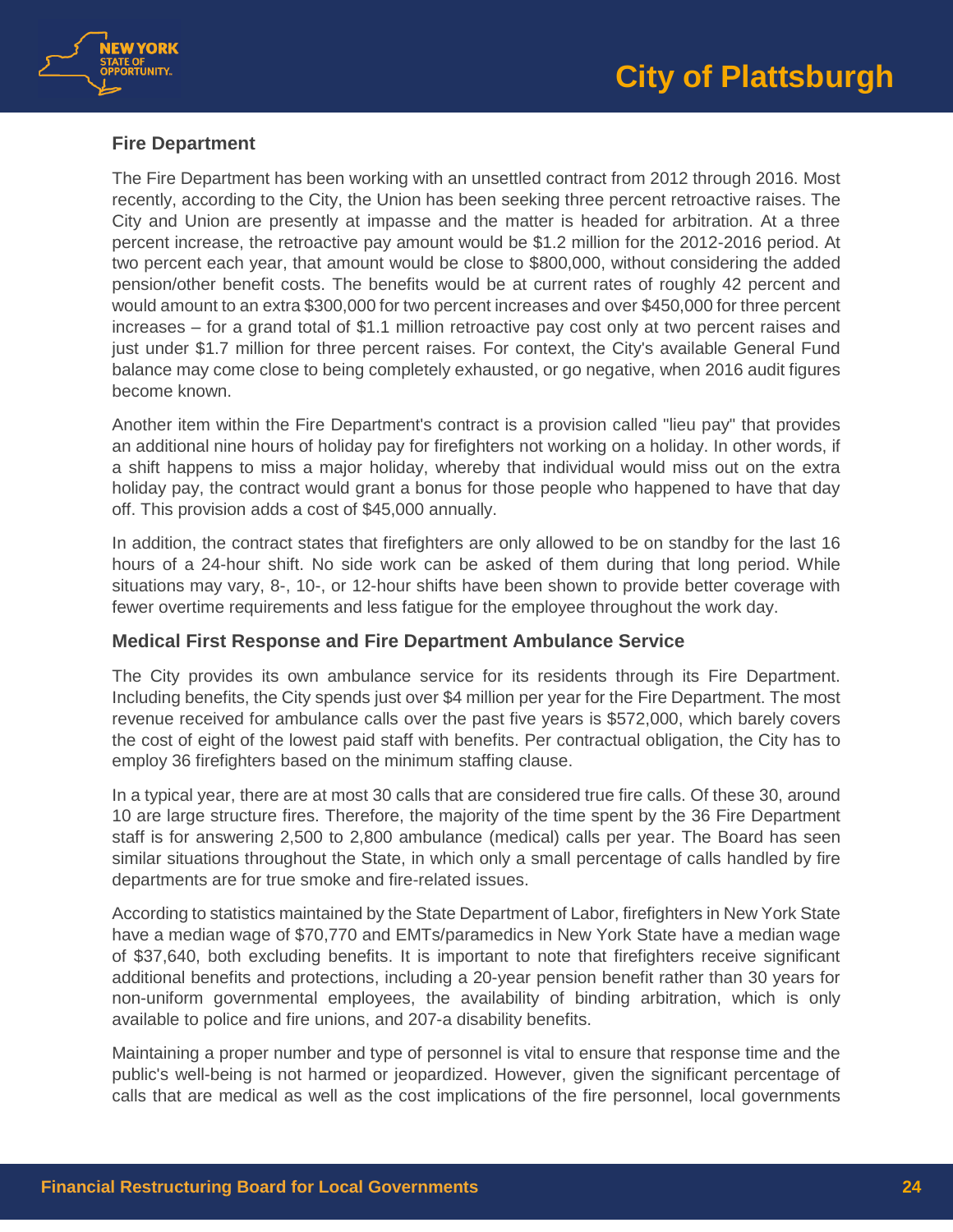

should continue to look for ways to provide quality service with optimal response times at a far lower cost.

# **Binding Arbitration Reforms**

In 2013, the Governor advanced and the Legislature enacted significant reforms to the binding arbitration process between local governments and police and fire unions. These reforms give increased weight to an eligible local government's ability to pay as well as require arbitrators to consider the limitations of the property tax cap for these local governments. These reforms were extended until 2019 as part of the FY 2017 State Budget.

If a binding arbitration panel finds that a local government is eligible because of its high property tax rate or low reserves, it must give 70 percent of the weight of its decision to the local government's ability to pay and consider the requirements and limitations of the property tax cap. The remaining 30 percent of the weight would be given to the other binding arbitration award factors, including wage comparison, prior contracts, and public interest. Prior to these reforms, higher weight was not given to a local government's ability to pay and there was not a specific requirement to consider the limitations of the property tax cap. Given the City's high average property tax rate, it would likely qualify for application of the heightened ability to pay requirements should its labor negotiations require arbitration.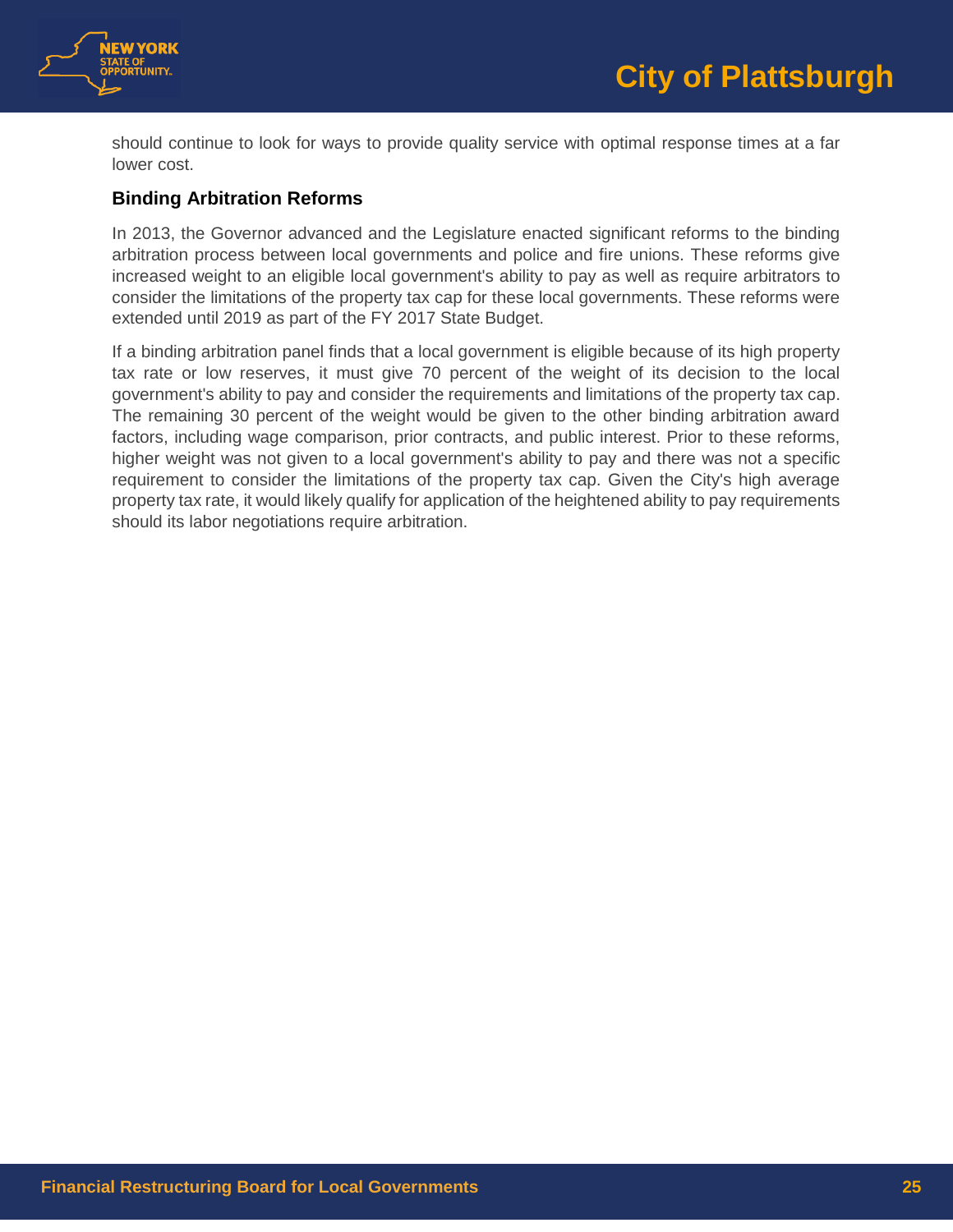



# <span id="page-25-0"></span>**Economic Development**

# **Indoor Sports Complex**

In 1974, the City of Plattsburgh completed construction on the 40,000 square foot Crete Memorial Civic Center, located on 99 acres of the Plattsburgh City Beach property. The Crete Center was, for a long time, an ice rink and event space, holding thousands of events and games throughout its lifespan. The ice rink was shut down in 1998 due to extensive plumbing issues. The building was repurposed in 2004 as an indoor sports complex. Turf was put down and nets were put up, and ever since then, the City has operated an indoor field sports program with soccer, flag football, baseball, and lacrosse. Currently, there are two primary issues with the Crete Center:

- The Crete Center is experiencing extensive technical issues due to the age of the building. The roof is leaking and needs to be replaced, water and sanitary lines are failing, electrical components are failing, parking lot lights have failed, and very little of the building meets Americans with Disabilities Act (ADA) accessibility requirements. Additionally, the energy efficiency of the facility (originally designed to keep ice from melting) is extremely poor.
- The demand of the indoor field sports program has far exceeded the supply. Plattsburgh has one indoor field, which limits the ability for it to do more than one game at a time. The City runs two sessions per year (Fall/Winter, and Winter/Spring). In each session it is now regularly seeing more than 150 teams (over 2,000 people per week). Because of the lack of space, the City has turned away over 30 teams and over 50 individuals in this session alone. This equals over 350 people who are unable to participate.

The City, along with its municipal and State partners, has a tremendous opportunity to build a new indoor sports and convention complex on the Plattsburgh City Beach Property. Funded by a grant through the Department of State, a Waterfront Design and Feasibility Study was completed in April 2016 that identified opportunities for the re-use of the site to serve as an economic development catalyst through waterfront redevelopment for the Plattsburgh region.

The demand and the cash-positive business model currently exists to support such a venture. The complex would be built with a number of primary achievable goals:

- to satisfy the demand of the region's residents, who are seeking individual and teambased opportunities to maintain an active and healthy lifestyle;
- to significantly enhance the quality-of-life of the region to attract and retain large-scale international manufacturers like Nova Bus, Bombardier, Norsk Titanium, and Lorentian Aerospace;
- to provide enough indoor space to allow for regular practices for those who participate;
- to provide the ability to host multiple events at the same time, as well as both team-based and individual-based activities (e.g. tennis, rock wall, track, swimming);
- to engage in a shared services arrangement with other municipalities and county or State agencies that satisfies multiple agency goals and disburses the responsibility over a larger tax base;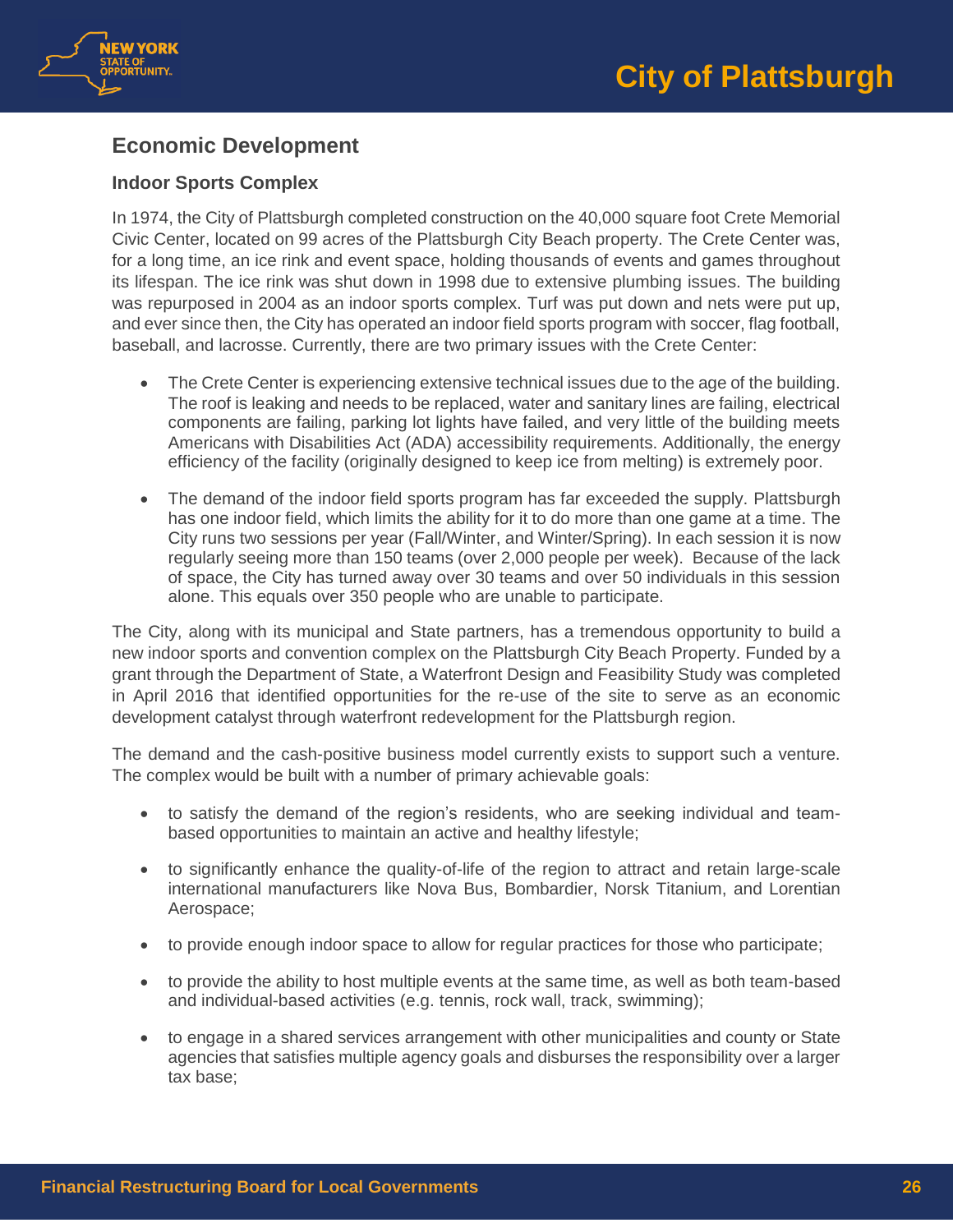



- to achieve operational efficiencies by sizing the building appropriately for its use, and by using the same staff to manage both the new sports complex and the Plattsburgh City Beach; and,
- to create a facility that attracts multi-state and multi-national participants and that has a significant economic impact on the region through sports/leisure tourism.

According to the City, initial order-of-magnitude estimates put a "wish-list" facility in the \$25 million range. For comparison, when the Crete Memorial Civic Center was constructed, it cost \$12.5 million in today's dollars. Including a modest indoor waterpark feature and factoring in \$6.0 million in potential State/Federal/private funding, the City estimates that revenue would begin to exceed expenses around year seven, with total revenue-after-expense of close to \$8 million over the life of a \$20 million bond.

If the City truly desires to entertain a project of this magnitude, it should seek to create regional support for this venture, perhaps including SUNY and neighboring governments. The City should also work with its Regional Economic Development Council (REDC) to make sure the Council is aware of this potential regional project and inquire about funding for design and specification and/or funding for its construction.

#### **Downtown Revitalization Initiative**

The first round of the Downtown Revitalization Initiative (DRI) will invest \$10 million in each of ten communities to transform them into vibrant communities where tomorrow's workforce will want to live, work, and raise families. The program emphasizes using investments to reinforce and secure additional public and private investments proximal to, and within, downtown neighborhoods, and in doing so will build upon growth spurred by the Governor's Regional Economic Development Councils (REDCs).

One community downtown area was selected in each of the ten REDCs of New York State. Plattsburgh was chosen out of eight applicants in the North Country REDC as the regional awardee.

#### Steps Completed

The City of Plattsburgh created a DRI Local Planning Committee (LPC) that developed a downtown revitalization plan identifying economic development, transportation, housing, and community projects that align with the community's vision. With the help of planning experts hired by the State to assist the committee, the LPC held five in-person meetings (September 15, 2016, October 24, 2016, December 9, 2016, January 9, 2017, and February 11, 2017) and three conference call workshops (January 4, 2017, January 5, 2017, and February 1, 2017).

The planning experts reviewed and analyzed previous planning efforts, collected additional data, and analyzed existing conditions, issues and opportunities, which was then compiled into a Downtown Profile. The planning experts engaged the public by organizing four community workshops, two movie nights showing the documentary, "Urban Century" followed by discussion, four community surveys, and interviews and focus groups with local youth, residents, families, SUNY students, business owners and local leaders.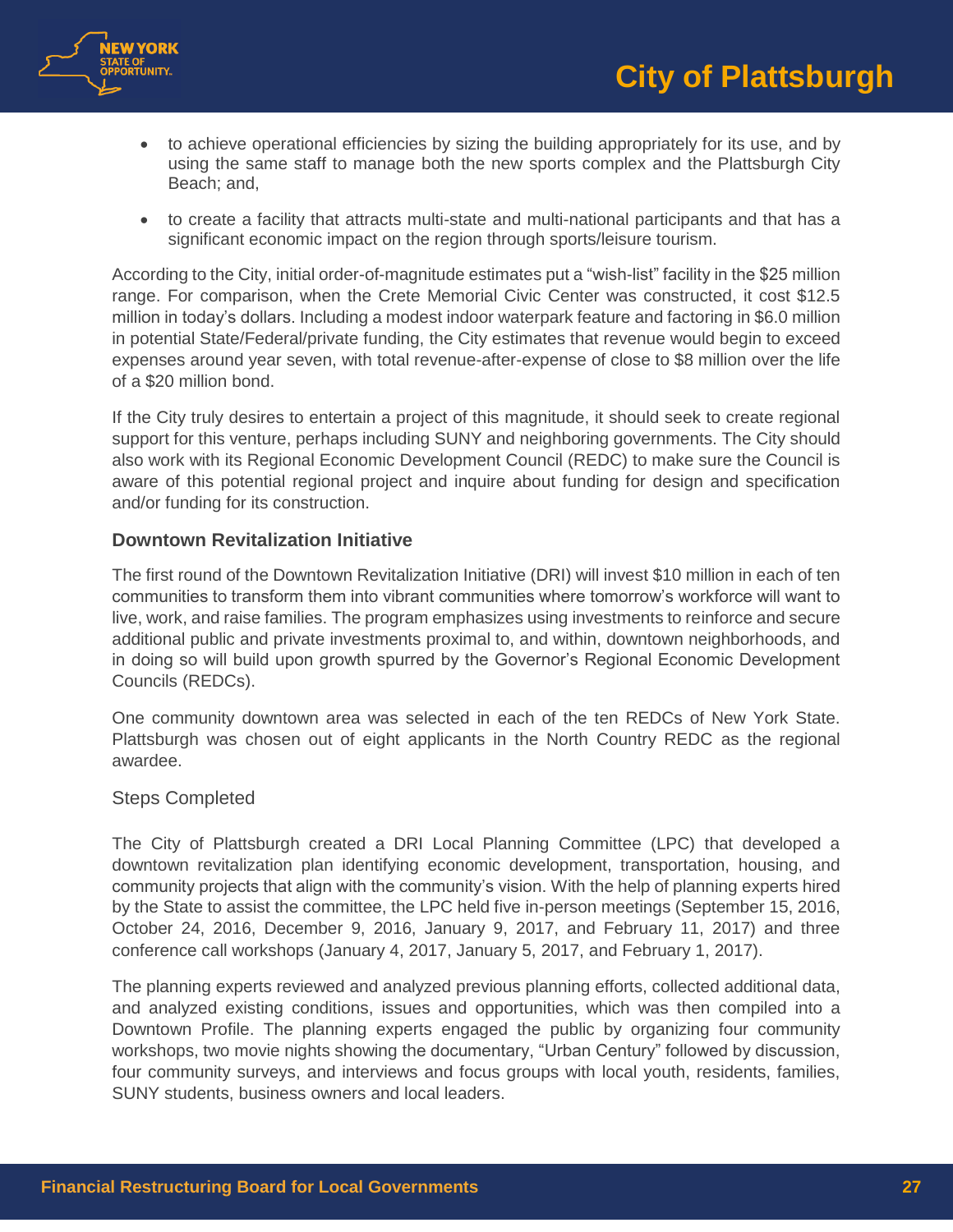

With the assistance of the planning experts, the LPC developed a vision and goals and proposed a number of key projects to revitalize the downtown that could be implemented using DRI funds as well as some additional projects that could be implemented with other funding sources.

## Winning Projects

The LPC's plan for downtown revitalization was submitted to the State at the end of February. The City's DRI funds were awarded to priority projects proposed in the plan that will serve as catalysts to advance the community's vision as expressed in the plan: "The Downtown Revitalization Initiative will foster Downtown Plattsburgh's educational, cultural, historic, artistic, recreational, dining, and retail opportunities. DRI investment will strengthen existing local and regional assets; create long-term value to support future generations, and provide an inclusive and sustainable downtown experience for residents, workers, students and visitors."

In May 2017, the State announced the following ten winning projects from Plattsburgh's downtown revitalization plan:

- Re-Development of the Durkee Street Parking Lot re-develop the Durkee Street parking lot, increasing residential and commercial activity, returning the site to the tax rolls, and connecting the historic downtown to the waterfront.
- Food Incubator create a small, "pop-up" or temporary kitchen and retail space connected to the resources and business expertise of the North Country Food Co-Op. The incubator will support new or growing prepared food businesses downtown by providing easy connections to the shared commercial kitchen and equipment, as well as access to a base of potential customers already patronizing the Co-Op.
- Shared Commercial Kitchen create commercial kitchen space to support Plattsburgh's local organizations and farms to cook, process, and package food and bakery products.
- Enhance Riverfront Amenities improve riverfront access at key points to strengthen the connection to downtown, increase recreational opportunities, and highlight Plattsburgh's natural assets.
- Dock Street Waterfront District a request for proposals will be issued to invite developers to propose new ideas for the Dock Street Waterfront District that will connect residents and visitors at the waterfront with the city's historic core.
- Downtown Streetscape Improvements improve the downtown streetscape and pedestrian experience with investments to key streets and walkable areas. The project includes design and construction of streetscape improvements on five streets within downtown, the Veteran's Memorial Bridge, and underutilized open space within the City.
- Fund for Downtown Residential, Retail, and Hotel Improvements provide a grant fund, targeted at upper floor residential and commercial/hotel development, to incentivize downtown development and rehabilitation.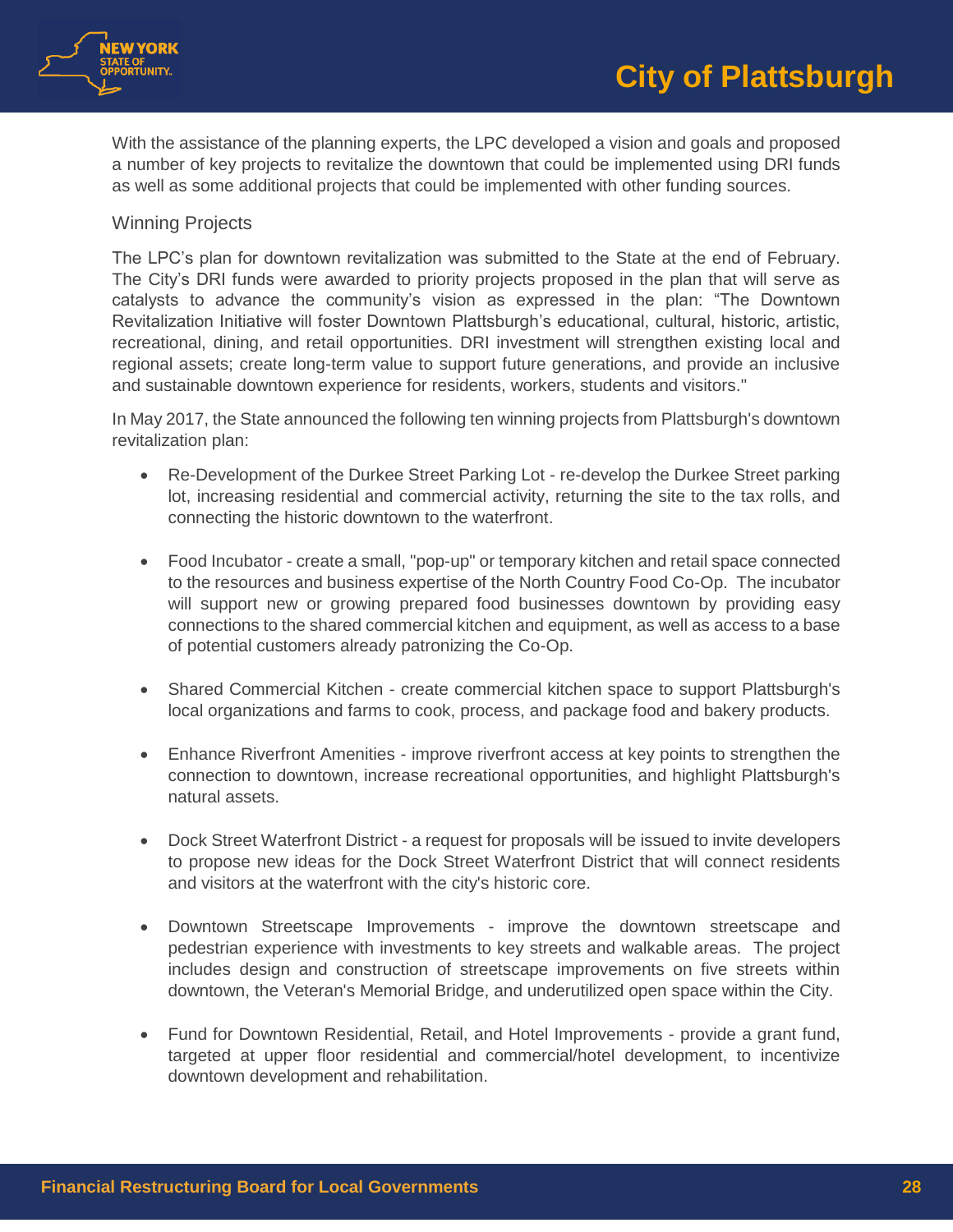

- Advance the Art and Innovation Studio develop an Art & Innovation studio at the Strand Cultural Center, which includes installing equipment and software that will encourage experimentation and support educational programming across multiple disciplines.
- Marketing, Branding, and Signage Strategy target downtown marketing to strengthen Downtown Plattsburgh's identity and visibility by improving wayfinding and signage to draw attention to historic and cultural assets.
- Strand Center Capital Improvements, Marketing, and Branding fund capital improvements at the Stand Center Theatre, and support strategic marketing and advertising efforts.

# **FY 2018 State Budget Actions Will Assist the City's Economic Development Climate**

The FY 2018 State Budget includes a number of initiatives that will grow the economy within the City of Plattsburgh and the surrounding North Country region. This includes supporting locallydriven priorities for economic development and bolstering some of the State's most vital forms of infrastructure.

## **Transportation Capital Program**

The FY 2018 State Budget continues to fund \$21.1 billion for capital improvement of highways, bridges, rail, aviation infrastructure, non-metropolitan Transportation Authority transit, and Department of Transportation facilities throughout the State. This includes the continuation of three initiatives: BRIDGE NY, PAVE NY, and the Extreme Weather Infrastructure Hardening Program.

- The BRIDGE NY program provides \$1 billion to replace, rehabilitate and maintain State and local bridges over a five year period.
- The PAVE NY program provides \$1 billion to State and local paving projects over a five year period and is distributed according to the Consolidated Local Street and Highway Improvement Program (CHIPs) formula. The City of Plattsburgh will receive \$80,000 in FY 2018 as part of this program.
- The Extreme Weather Infrastructure Hardening Program provides \$500 million to further improve conditions on State and local roads and bridges, as well as provide resiliency to roadways that are particularly susceptible to weather events.

# **Clean Water Infrastructure**

The FY 2018 State Budget continues the effort to improve water infrastructure in the State through the Clean Water Infrastructure Act. The Act provides \$2.5 billion for local governments to help address water emergencies, pay for local infrastructure, construction projects, underwrite land acquisition for some water protection and investigate and mitigate emerging contaminants of drinking water. This investment will protect public health, safeguard the environment, and preserve the State's water resources. These projects will improve the quality and safety of municipal drinking water distribution, filtration systems, and wastewater treatment infrastructure.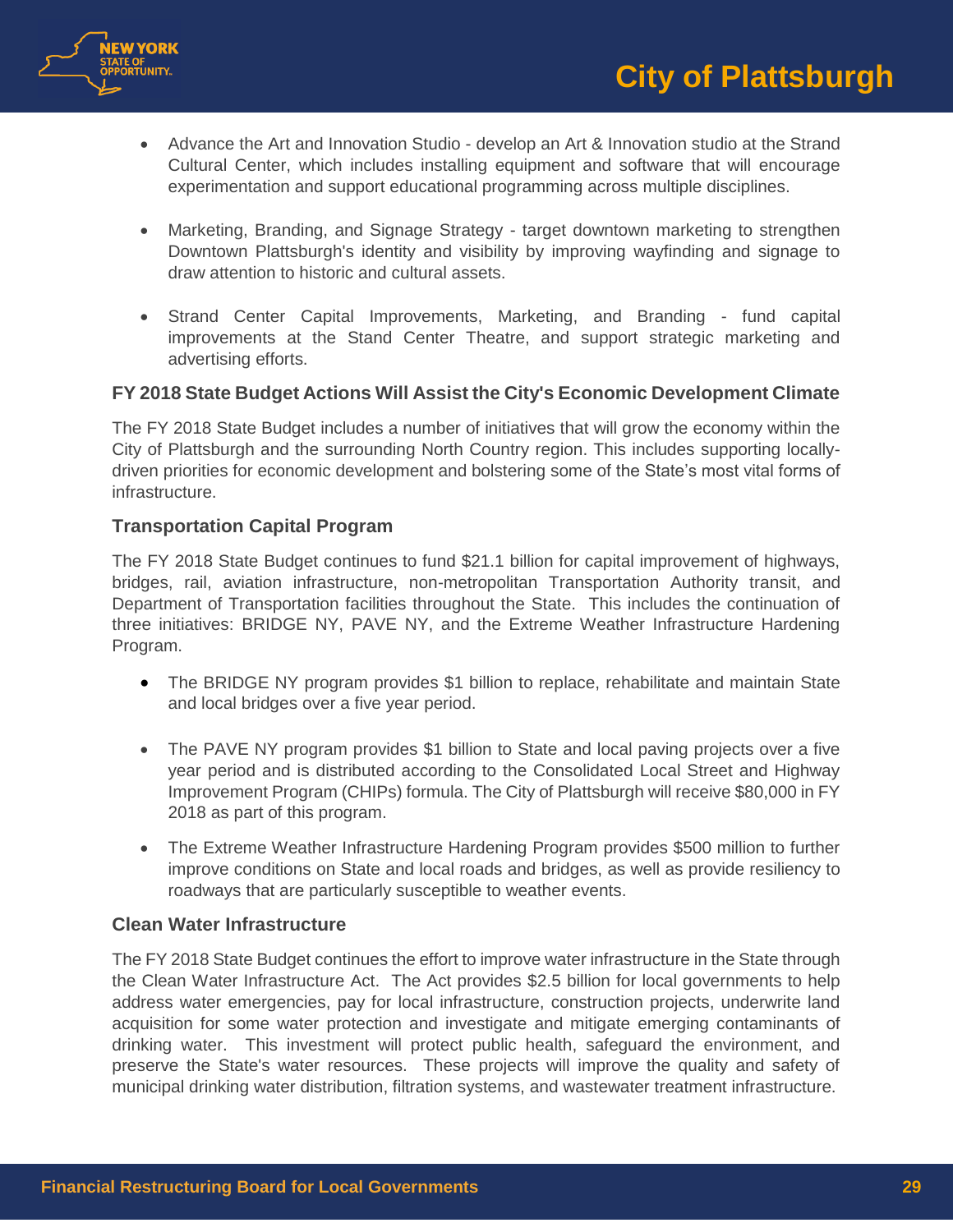

# **Regional Economic Development Councils**

To build on the success of the Regional Economic Development Council (REDC) and Upstate Revitalization Initiatives (URI), the FY 2018 State Budget continues this locally-driven economic development approach for a seventh round of REDC awards. Round VII of the Regional Council Initiative will include \$750 million to be split competitively among each of the State's ten regions.

During the 2016 awards process, the following projects within the City of Plattsburgh were awarded a total of \$1.8 million in funding:

- \$300,000 Modernize two elevators and elevator components in the Plattsburgh Housing Authority's Lakeview Towers.
- \$20,000 The City of Plattsburgh will conduct a parking study focusing on the Durkee Street area with the goals maximizing parking while minimizing the footprint to enhance the downtown area.
- \$49,500 The Strand Center for the Arts, in partnership with the City of Plattsburgh and SUNY Plattsburgh, will hire consultants to map the cultural and creative assets of Plattsburgh and surrounding areas creative networks to leverage resources to spur economic development.
- Portion of \$1.4 million Part of a County-wide award to advance downtown revitalization and resiliency projects in communities along the Ausable River.

# **Land Banks and Community Revitalization**

In recent years, municipalities have sought to address problems associated with blight from vacant and abandoned buildings through the creation of municipal land banks. New York State authorized the creation of land banks in 2011, and the number of authorized land banks was increased to 25 as part of the FY 2018 State Budget. In New York State, municipalities must first submit an application to create a land bank to Empire State Development (ESD).

Land banks are not-for-profit corporations that may be able to more efficiently return vacant, abandoned, or tax delinquent properties back to productive use. They have several powers such as the ability to dispose of property under negotiated terms, to sell properties for non-monetary compensation, to retain equity in properties, to purchase tax liens, and special bidding privileges when purchasing properties at a tax foreclosure auction. Land banks allow municipalities to have a more efficient and streamlined process for property redevelopment and community revitalization. This in turn reduces the social and economic consequences of blight within a municipality. Currently, there are 20 approved land banks in New York State.

The Board finds that the City of Plattsburgh should seek to work with Clinton County and other municipalities to create a regional land bank that could serve as a tool for combatting blight in the most affected areas of the region.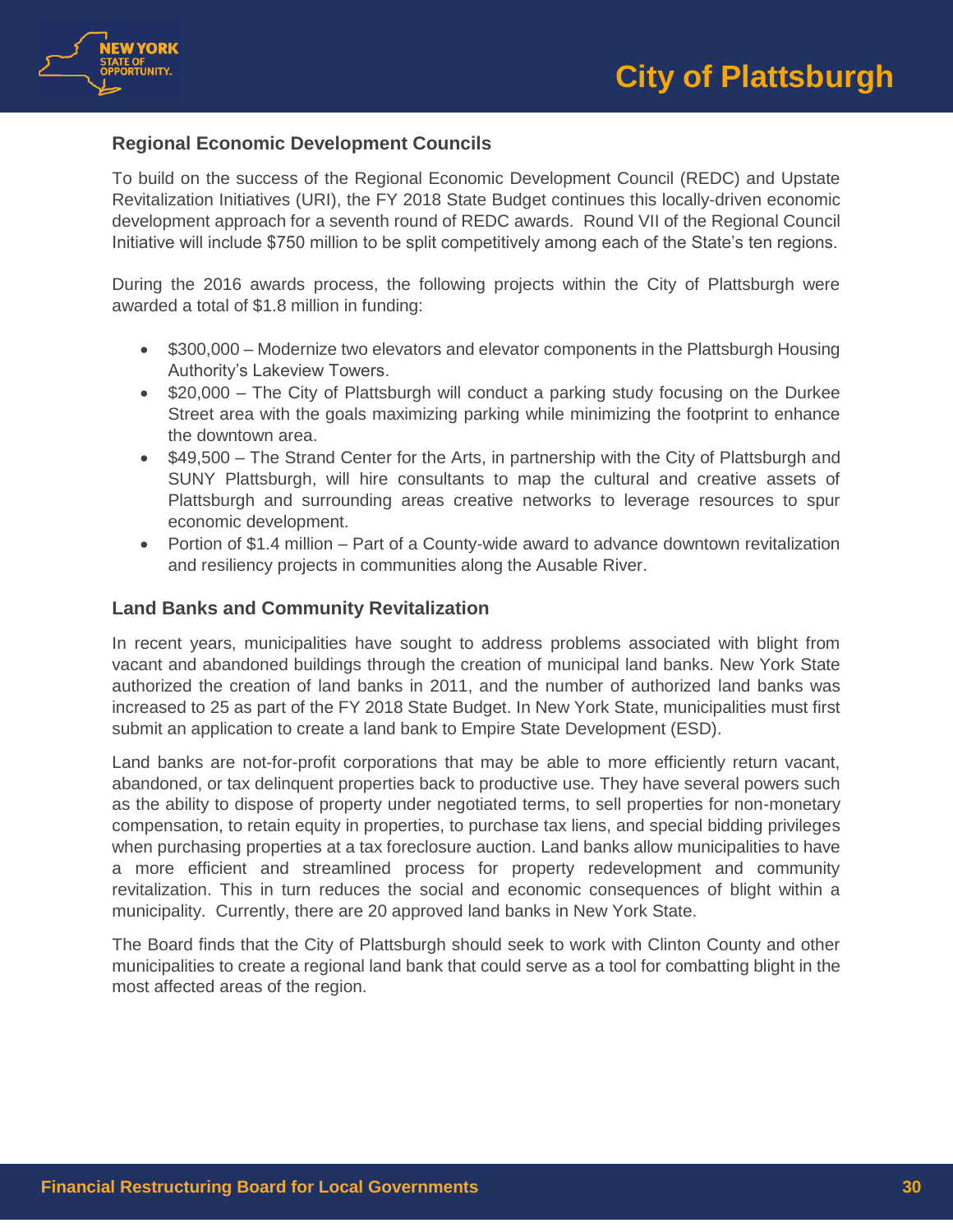

# <span id="page-30-0"></span>**Fiscal Performance and Accountability**

# **Multi-Year Financial Plans**

Multi-year financial plans can be an important tool for local government leaders. These plans project a local government's revenues and expenditures for a number of years into the future based on reasonable assumptions. This allows local officials to not only see the current fiscal situation but also see the fiscal situation over the next few years. This empowers local officials in two ways.

First, it enables local officials to avoid creating future problems with a current action. For example, using a one-time revenue source to fund an ongoing program would not show an impact in the current year, but could have a significant impact in future years, when the one-time revenue source is no longer available.

It also empowers local officials to address future problems today. As projected revenues seldom exceed projected expenditures, local officials can start to make decisions today to address outyear gaps. By proactively addressing future issues, the impact to the local government, its residents, its taxpayers, and its workforce can be lessened.

OSC has developed an extensive set of resources for local governments on multi-year financial planning. This includes a tutorial, a guide, and a template, which are all available on OSC's website [http://www.osc.state.ny.us/localgov/planbudget/index.htm.](http://www.osc.state.ny.us/localgov/planbudget/index.htm) These are designed to make it as easy as possible for local governments to develop multi-year financial plans.

The City of Plattsburgh currently has a multi-year financial plan. For the reasons outlined above, the Board finds that the City should continue to maintain its multi-year financial plan.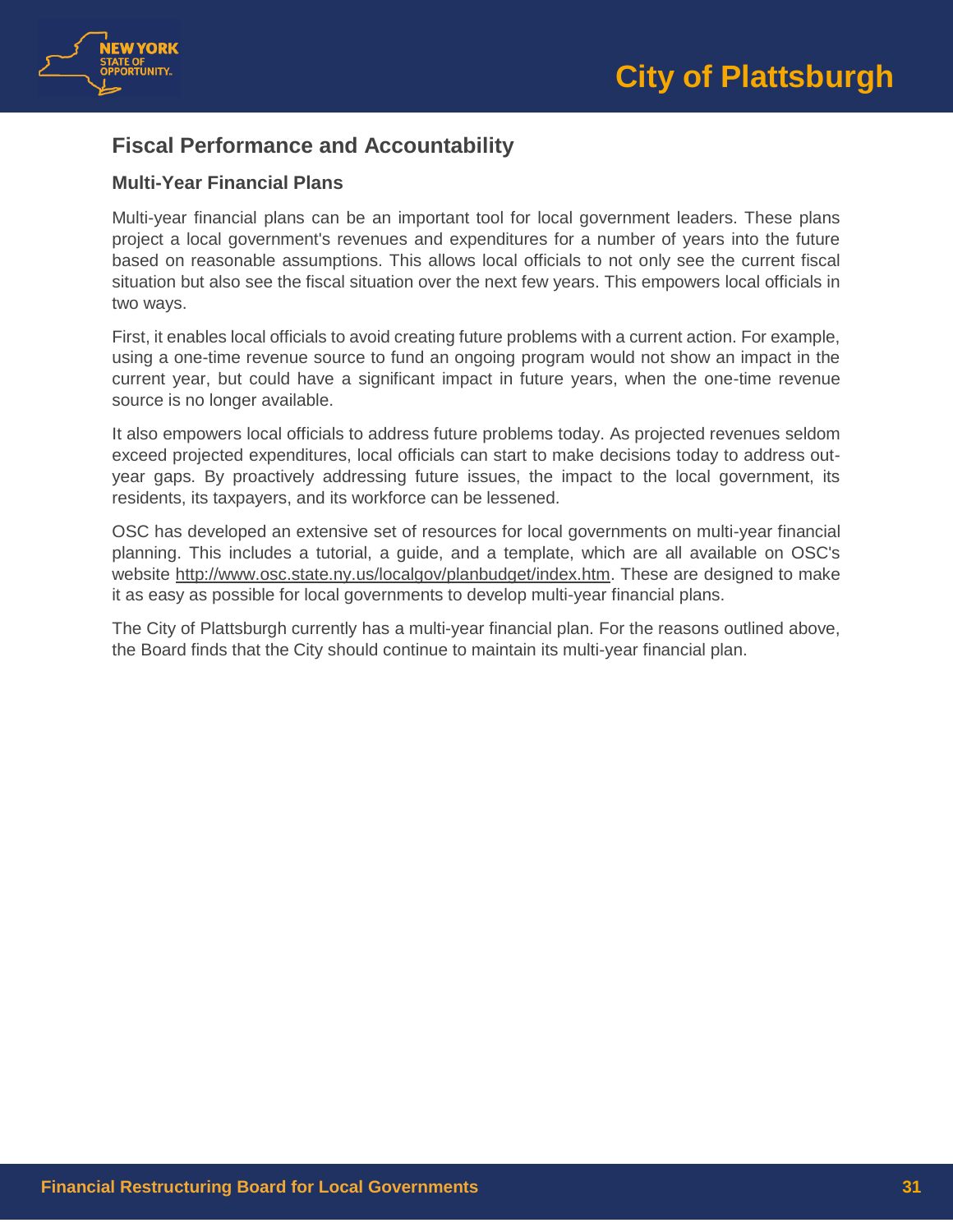



# **Conclusion and Next Steps**

<span id="page-31-0"></span>The Board may, in its sole discretion, award any of the following grants:

- The Board recommends the City work with the County to invest in similar payroll and time and attendance software; IT hosting by the County; a County takeover of assessing, dispatch, and other shared services; extend the City's electrical grid to its DPW facility to the extent practicable; or continue contemplation of co-locating the DPW and MLD facilities. If the City agrees to abide by and implement this recommendation, the Board may, in its sole discretion, award a grant of up to \$1 million to assist the City with implementing any of the opportunities.
- The Board further recommends that the City, in conjunction with its governmental neighbors, develop and implement a shared services plan that will lower the annual cost of providing specific services and address the inherent duplication of services via multigovernmental jurisdictions. If the City agrees to abide by and implement this recommendation, the Board may, in its sole discretion, award a grant to assist the City and its neighboring governments with implementing such shared services plan.
- The Board recommends that the City continue to implement additional efficiency actions that will lower the annual cost of providing specific services. If the City agrees to abide by and implement this recommendation, the Board may, in its sole discretion, award a grant to assist the City with implementing such efficiency actions.
- The Board recommends that the City continue to work on an agreement to convert Medicare-eligible retirees to a new health plan. If the City agrees to abide by and implement this recommendation, the Board may, in its sole discretion, award a grant of up to \$500,000 to assist with such agreement.

The specific structure and conditions of any such grants, which would be developed in consultation with the City, and any other aspects of such grants would be subject to an affirmative vote of a majority of the total members of the Board.

\* All city rankings in this report exclude New York City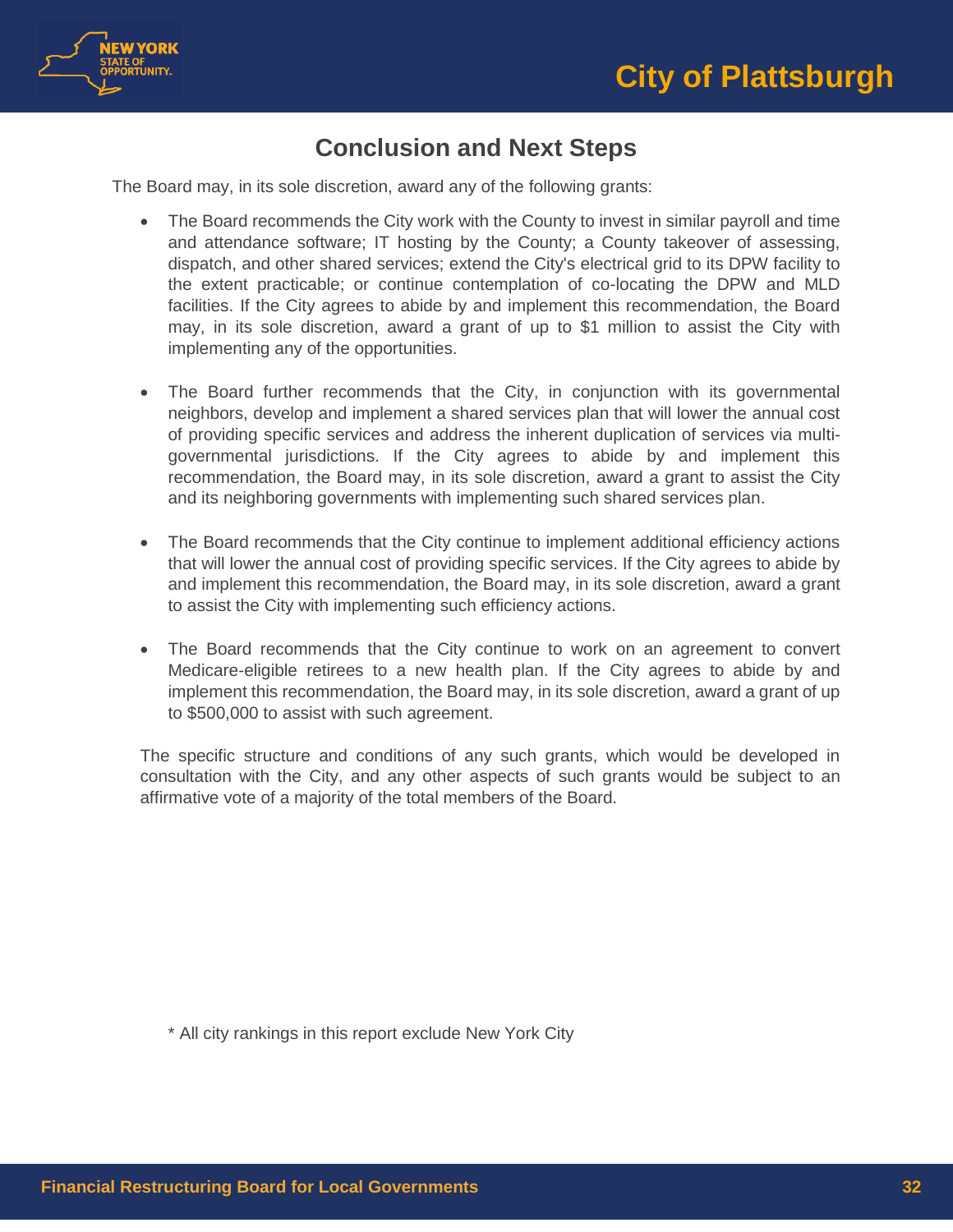

# <span id="page-32-0"></span>**Appendix A – Letter and Resolution from the City of Plattsburgh**



James E. Calnon Mayor

41 City Hall Place Plattsburgh, New York 12901 T: (518) 563-7701 F: (518) 561-7367 mayor@cityofplattsburgh-ny.gov

January 8, 2016

Ms. Mary Beth Labate, Chair The Financial Restructuring Board for Local Governments NYS State Capitol Building, Room 135 Albany, NY 12224

Dear Chairperson Labate;

As Mayor and Chief Executive Officer of the City of Plattsburgh, I am respectfully requesting, along with the governing board of the City of Plattsburgh, that the New York State Financial Restructuring Board for Local Governments do a complete review of the City of Plattsburgh's financial conditions and make any recommendations that would help us to improve our current financial conditions.

Respectfully,

James E. Calnon Mayor, City of Plattsburgh

Members of the Common Council cc: Richard Marks, City Chamberlain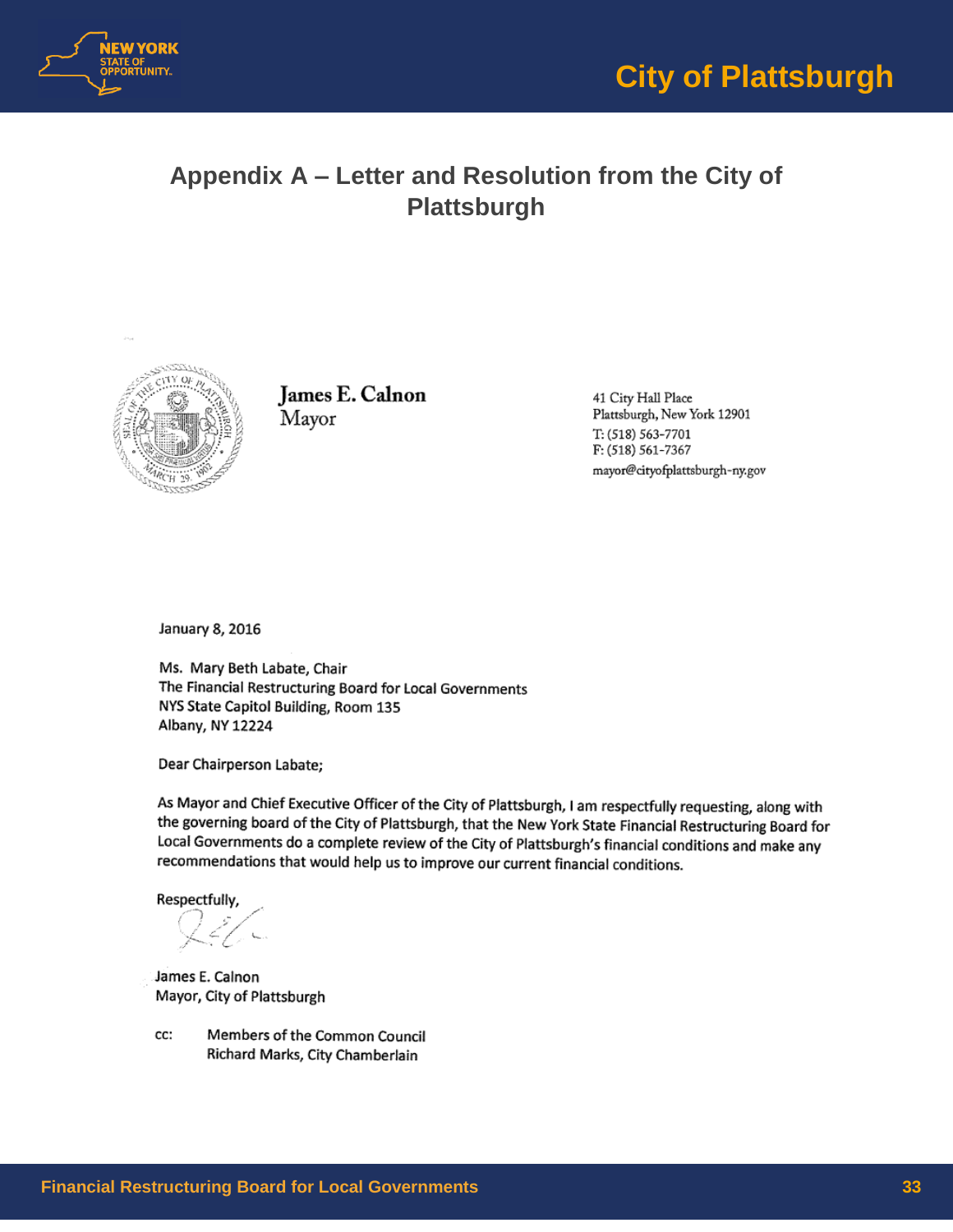

# **City of Plattsburgh**



James E. Calnon, Mayor

41 City Hall Place Plattsburgh, NY 12901 .518 563-T701 518 561-7367 fax mayor@cityofplattsburgh-ny.gov

January 8, 2016

At a Regular meeting of the Common Council of the City of Plattsburgh, New York held on January 7, 2016, the following resolution was adopted.

RESOLVED: That the City Chamberlain be authorized as the primary municipal contact to provide the information and complete the request for a Comprehensive Review from the Financial Restructuring Board for Local Governments pursuant to Local Finance Law Section 160.05 (3); and

BE IT FURTHER RESOLVED, that by adopting this resolution, this Common Council is officially requesting a Comprehensive Review with the concurrence of the Mayor of the City of Plattsburgh.

By Councilor Kelly; Second by Councilor Dowdle

On roll call: Councilors Armstrong, Kelly, Dowdle, Kasper, Kretser (AU voted in the affirmative)

Absent: Councilor O'Connell

#### CERTIFIED A TRUE COPY

January 8, 2016

I, Sylvia Parrotte, the duly appointed City Clerk of the City of Plattsburgh, do hereby certify that the preceding resolution was adopted at a regular meeting of the Common Council of the City of Plattsburgh held on January 7, 2016, and is incorporated in the original minutes of said meeting, and that said resolution has not been altered, amended or revoked and is in full force and effect.

S)/i7 ~~ *aJt0tte:* City Clerk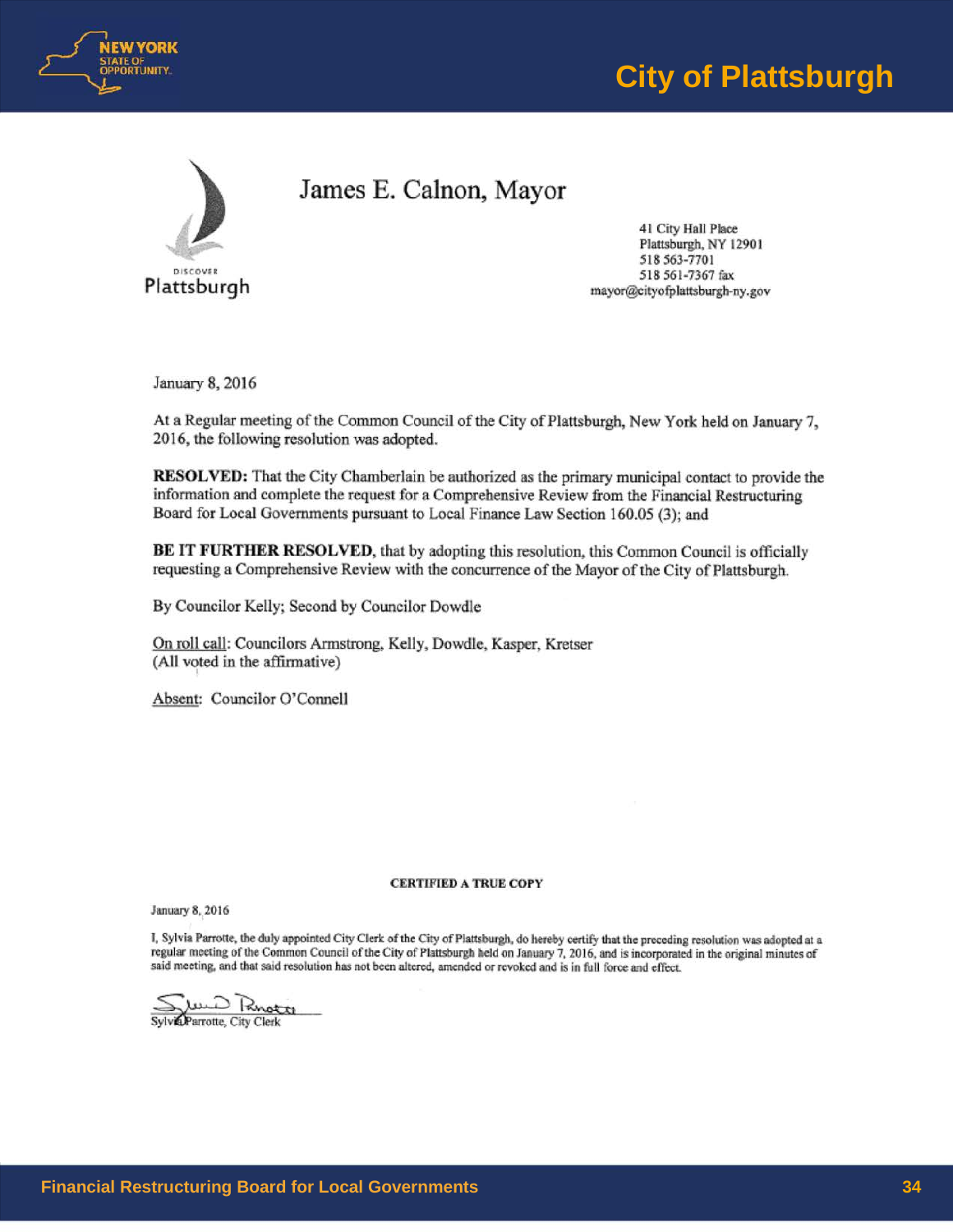



# <span id="page-34-0"></span>**Appendix B – Resolution Approving the City of Plattsburgh**

Financial Restructuring Board for Local Governments

RESOLUTION No. 2016-12

## APPROVlNG THE REQUEST FOR A COMPREHENSIVE REVIEW FROM THE CITY OF PLATISBURGH

WHEREAS, pursuant to New York State Local Finance Law section 160.05(2)(a), the Board of the Financial Restructuring Board (the "Board") must find that the City of Plattsburgh (the "City") is a Fiscally Eligible Municipality because it has an average full value property tax rate of \$10.470 per \$1,000, which is greater than the average full value property tax rate of seventy-five percent of counties, cities, towns, and villages with local fiscal years ending in the same calendar year as of the most recently available information; and

WHEREAS, pursuant to New York State Local Finance Law section 160.05(3). upon the request of a fiscally eligible municipality, by resolution of the governing body of such municipality with the concurrence of the chief executive of such municipality, the Board may undertake a comprehensive review of the operations, finances, management practices, economic base and any other factors that in its sole discretion it deems relevant to be able to make findings and recommendations on reforming and restructuring the operations of the fiscally eligible municipality (the "Comprehensive Review"); and

WHEREAS, the governing body of the City with the concurrence of the City's chief executive has requested that the Board undertake a Comprehensive Review of the City;

NOW THEREFORE BE IT RESOLVED that the Board agrees to undertake a Comprehensive Review of the City in accordance with New York State Local Finance Law section 160.05(3).